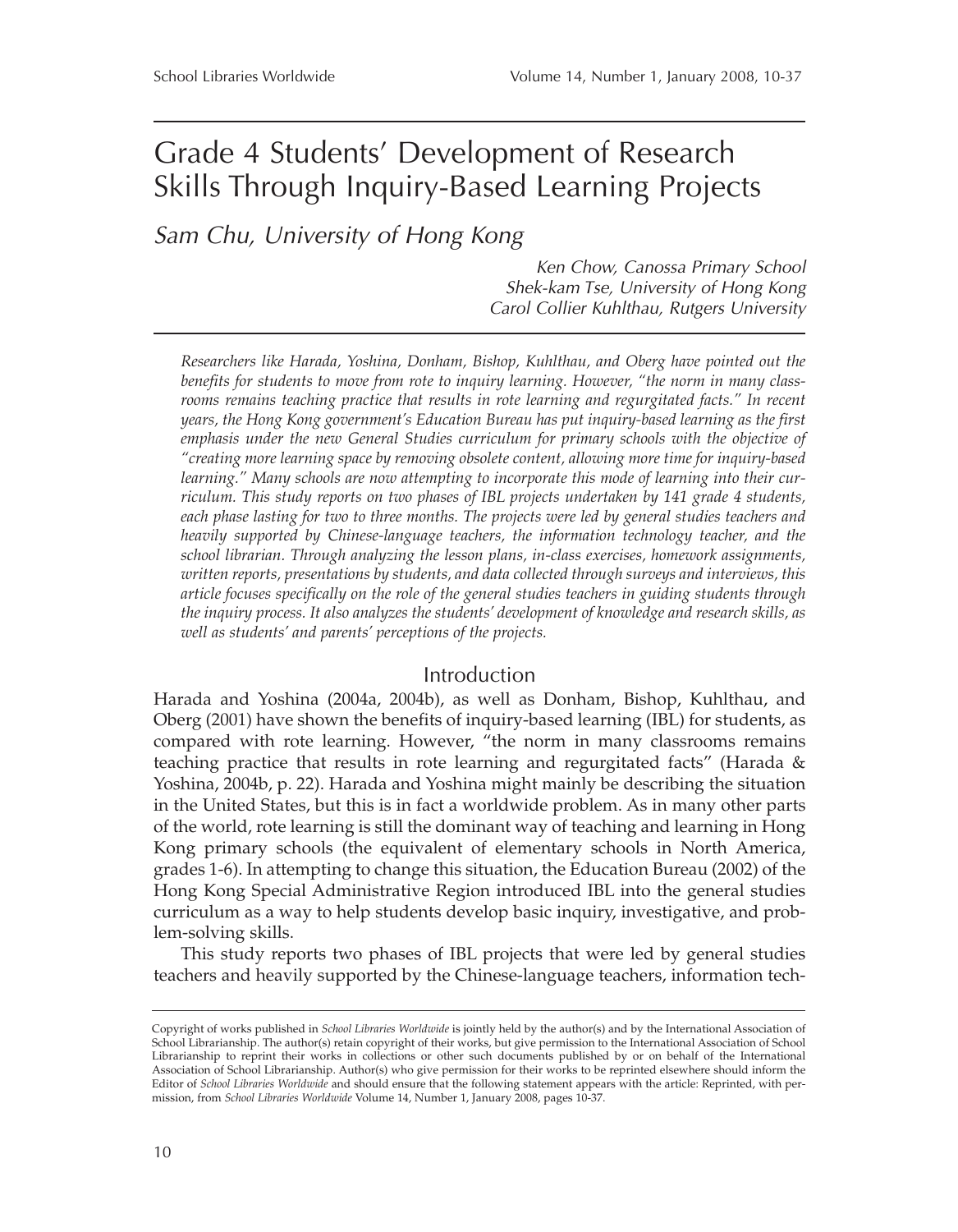

*Figure 1. A model of the influences on students' research skills development through IBL.*

nology (IT) teacher, and the school librarian. Each phase had 141 grade 4 students working on a research project lasting for two to three months. Through students' selfdirected learning and support from the various teachers, school librarian, and parents (see Figure 1), students' research skills gradually developed.

#### Literature Review

What is IBL? The Education Bureau (2002) defines IBL as

a student-centered approach which helps students to integrate generic skills, knowledge and values in the learning of General Studies. In the inquiry process, students are active constructors of knowledge and the teacher is a facilitator of learning. Instead of the teacher giving the right answers, students have to raise questions, find their own answers and look for the necessary information. They are engaged in identifying problems, collecting information and solving the problems they encounter. (para. 1)

In the process of IBL, students are involved in cycles of questioning, investigation, verification, and generation of new questions (Harada & Yoshina, 2004a). It is also a kind of learning that "provokes deeper thinking and investigation and greater student motivation to learn" (Harada & Yoshina, 2004b, p. 22). Through this investigation, students are able to answer questions, develop solutions, or support certain viewpoints (Alberta Learning, 2004). In other words, interest and motivation are vital elements in inquiry learning (Kuhlthau, Maniotes, & Caspari, 2007).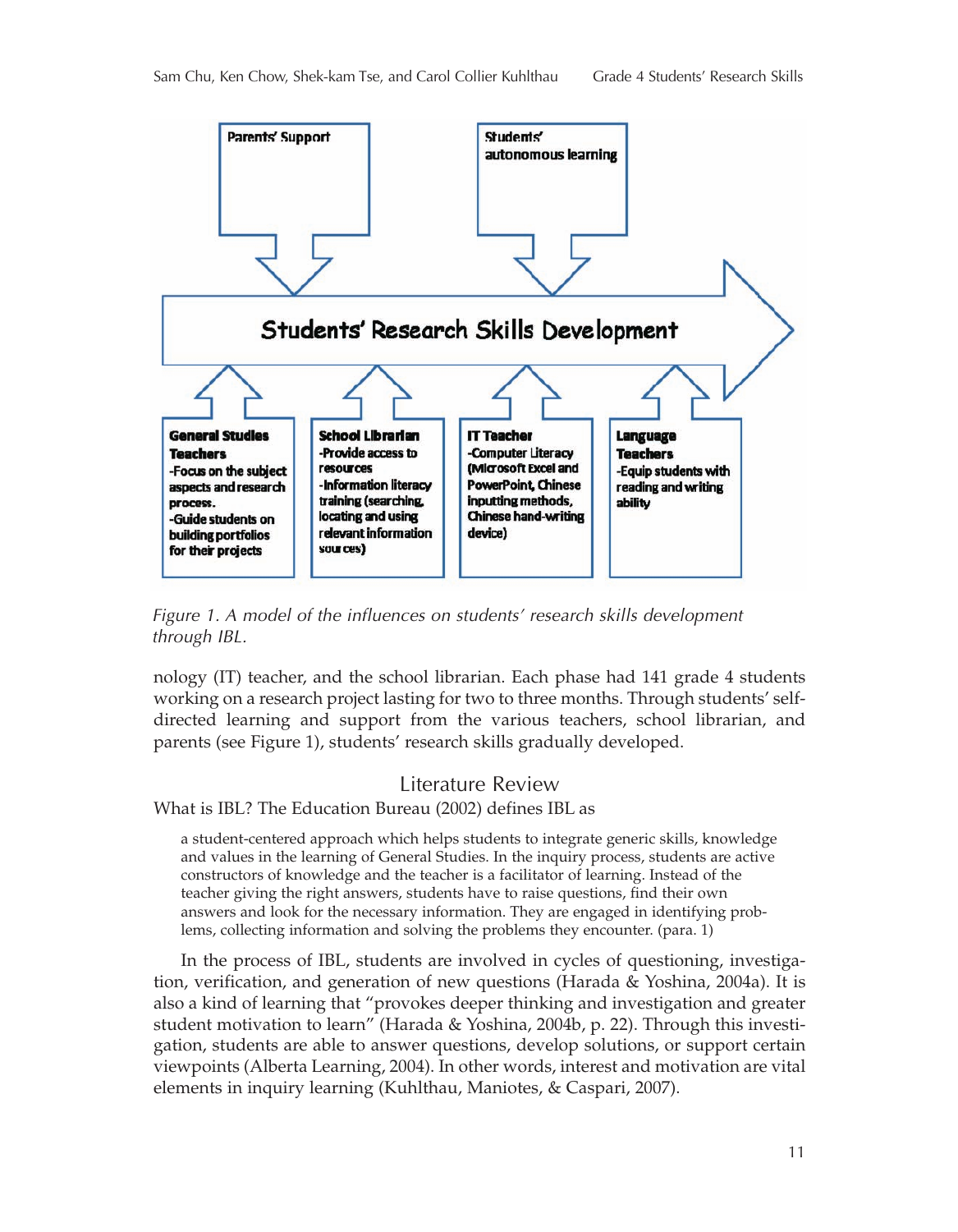Piaget's (1973) concept of autonomous learning requires children to discover relationships and ideas in the classroom through activities of interest to them. For this reason it has been noted that "the most successful curriculum inquiry projects emerge from topics that are of personal interest to the students" (Alberta Learning, 2004, p. 15). Kuhlthau, Maniotes, and Caspari (2007) reaffirm this by stating, "the curriculum and the student's world need to be closely aligned for deep personal learning to take place" (p. 8).

Vygotsky (1987) emphasized the importance of opportunities for active exploration. He claimed that children learn new cognitive skills under the guidance of an adult (or a more skilled person) through a process called scaffolding. In the classroom, teachers can assist children's discovery by providing scaffolding with questions, demonstrations, and explanations. In addition, the whole process has to be within the zone of proximal development of each child. In other words, the level of the assigned tasks must be too difficult for children to do alone, but they should be able to manage with guidance (Bee & Boyd, 2002).

A review of the literature suggests that the implementation of an IBL approach in schools includes the following seven key components.

- 1. Students are provided with rich information sources (Alloway et al., 1997; Jakes, Pennington, & Knodle, 2002);
- 2. Students are equipped with information literacy skills (Alloway et al.; Harada, 2002; Kuhlthau, 2003);
- 3. A climate of inquiry is created in the classroom (Alloway et al.; Hakkarainen, Lipponen, Jarvela, & Niemivirta, 1999);
- 4. Scaffolding support is provided to students in developing driving questions (Alloway et al.; Harada & Yoshina, 2004a; Jakes et al.; McKenzie, 1997);
- 5. Students go through an information-seeking process (Harada; Kuhlthau);
- 6. Students develop their own research process (Harada; Kuhlthau);
- 7. Students learn to present their findings (Alloway; Jakes et al.).

Owens, Hester, and Teale (2002) reported on the use of technology to support IBL programs for 7-15-year-old urban students. They suggested that technology enhances cognition, particularly in areas of reading and writing. Rather than as tutor and communicator of information, technology can serve as a ground for students' active construction of knowledge. Furthermore, access to technology makes schools seem more real-world, and students are able to push the boundaries of their traditional school curriculum. Wu and Hsieh (2006) investigated how grade 6 students develop inquiry skills of constructing explanations in an IBL environment. They designed a set of IBL activities that develop students' ability to construct explanation. The results showed that the students' inquiry skills were significantly improved after participating in the IBL activities. Bilal (2001) studied 17 grade 7 students (11-12-yearolds) who were required to use *Yahooligans!* to locate information for an assigned research task. She found that the students had difficulty in completing the task because they lacked adequate research skills.

Research has also indicated that effective school library programs, which are centers of IBL, can improve student achievement (Alberta Learning, 2004). Harada and Yoshina (2004a) and Kuhlthau (1994, 1997, 2003) studied how school librarians and teachers can work together in guiding students' inquiry learning. Literature is still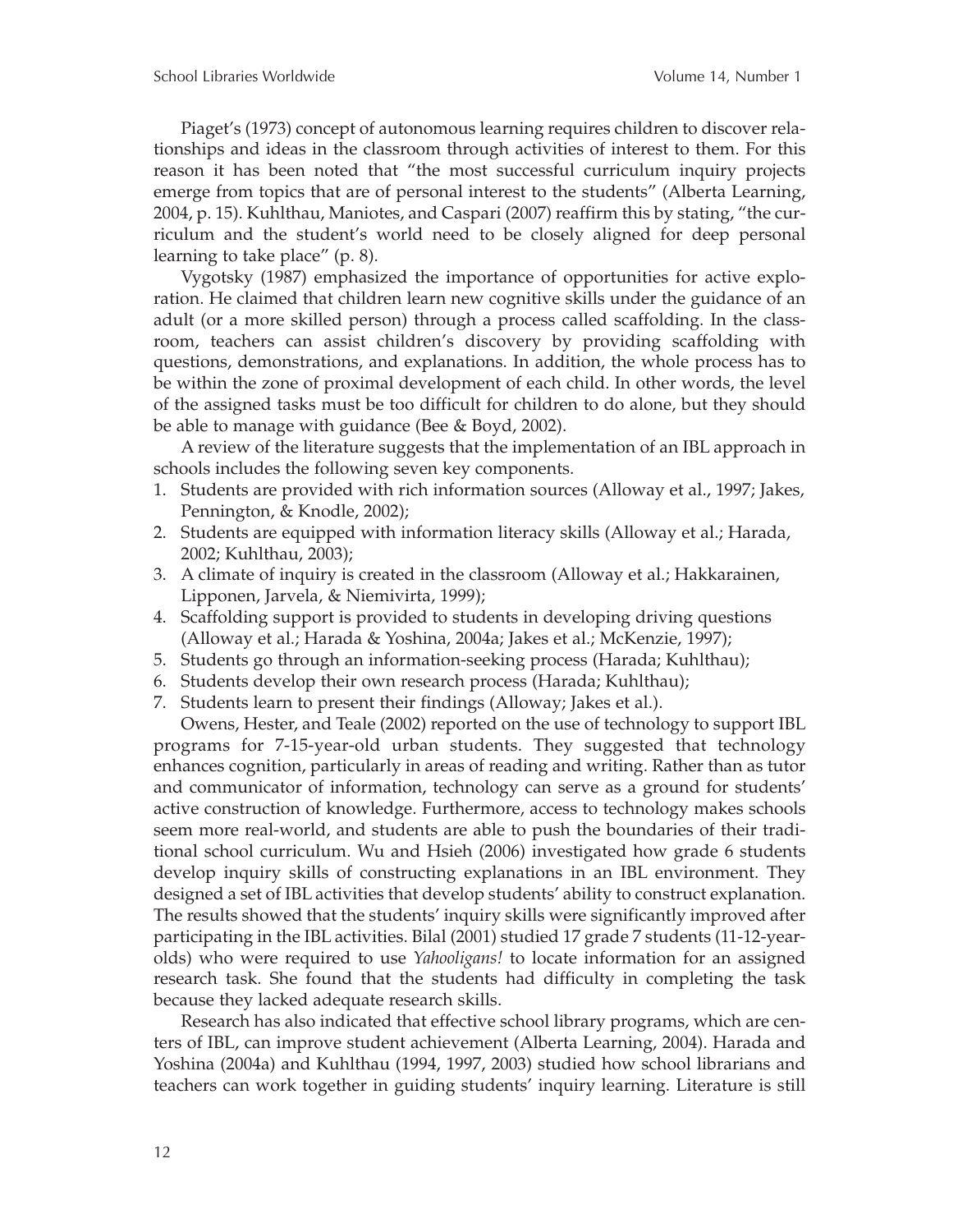lacking, however, on how various subject teachers and the school librarian can work together in equipping students with inquiry learning and skills. This is especially true in the non-English-speaking world. Besides, little discussion exists on the specific role of general studies teachers in this collaborative teaching approach. Another gap in the literature relates to how students' research skills are developed through the process of IBL. This study, involving three subject teachers and the school librarian in supporting students' IBL activities, attempts to address these gaps.

## Research Methods

This case study examined 141 grade 4 students from a local Hong Kong primary school. The design involved two phases, each having an IBL project assigned by general studies teachers, which the students were to complete with support from their Chinese-language teachers, IT teacher, and the school librarian.

### *Research Questions*

The main research questions for this study are:

- What are the roles of a general studies teacher in an IBL project?
- How does the support from teaching staff and parents influence students' development of research skills through IBL projects?
- How do students develop their knowledge and skills in an IBL project?
- How well do students develop their research skills through IBL projects?

## *The Sample*

This study comprised a sample of four classes of grade 4 students, all selected from one primary school, which was selected as a sample of convenience. Each class comprised approximately 30-40 students, and the average age of the students was 9. These students were all considered to be of average academic ability, from a school of average academic ranking.

A group of 11 teaching staff participated in the study, comprising the school librarian, five general studies teachers, four Chinese-language teachers, and the IT teacher. In addition, 27 parents agreed to be interviewed by telephone.

## *Instructional Design*

Based on the models and guidelines created by Harada and Yoshina (2004a, 2004b) and Kuhlthau (1994, 1997, 2003), the first author and the school principal provided guidance and leadership in bringing together the teachers and school librarian to guide the grade 4 students over six months on projects that involved information research from printed and Internet sources.

During this period, students were asked to do two projects in two phases. The first phase was from November 27 to February 9, 2007 (10 weeks, excluding the holidays). In accordance with the school's planned curriculum, students were asked to choose a specific topic under the general theme "The Earth" for their group project. For the second phase, running from late March 2007 to May 30, 2007 (9 weeks), the general theme was "The History of Hong Kong and China." Under the guidance of their general studies teachers, students were given significant freedom in choosing their specific topics under the two general themes.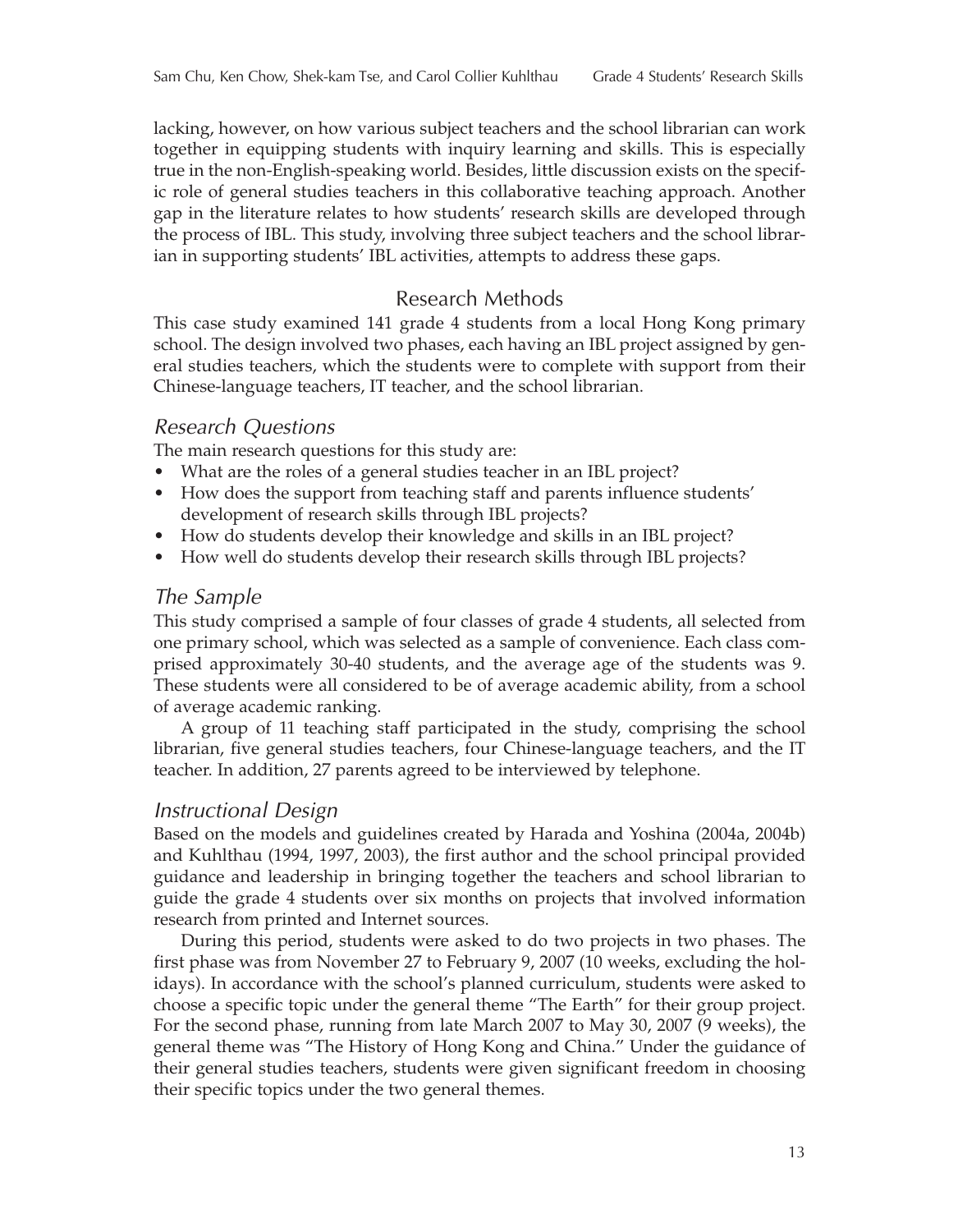### *General studies teachers*

All four general studies teachers spent two of their weekly classes (of which one was 50 minutes and one 30 minutes) to guide students through the inquiry learning projects. Students built their individual and group portfolios for the projects, which mainly contained relevant information sources. The general studies teachers focused on the subject aspect and research process of the projects. They judged whether students asked appropriate questions for the projects and whether they appropriately classified information and selected suitable materials to be included in their final written report and a project presentation at the end of each phase, which could be in the form of *PowerPoint*, drama, or cartoons.

### *The school librarian*

The school librarian ensured that students were well equipped with the necessary information literacy skills to search, locate, and make use of relevant information sources for their projects. She provided students with a range of resources in a variety of formats including books, Web resources, and newspaper clippings to meet diverse needs and interests. She also arranged for a block loan of 200 books for the project from the Hong Kong Central Library. In both phases, a few library sessions (in collaboration with general studies teachers) were offered to students to enhance their information literacy skills. These served to familiarize them with the use of the library, searching WiseNews (a news database), the Web, the school library catalogue, and the public library catalogue. The sessions also included one homework assignment related to information literacy for each phase.

## *Language (Chinese) teachers*

The language (Chinese) teachers focused on the development of the students' reading comprehension and writing abilities. They devoted a maximum of seven weekly classes in phase 1 and six in phase 2 (50 minutes each) in helping students to improve their reading and writing. In each class session, an article related to the project theme would be given to the students, who would then practice underlining the article's main points and writing some relevant remarks in both phases. To increase their interest in these tasks in phase 2, the students were also shown video clips related to the articles on which they were asked to work. Besides class work, students were asked to search and read three or more articles or books related to their research topics and write a weekly research journal (seven for phase 1 and six for phase 2) as homework.

## *The IT teacher*

The IT teacher was responsible for equipping students with IT literacy skills and spent a number of classes (25-30 minutes each) in both phases to teach them the use of a Chinese handwriting device, Chinese input methods, Microsoft *PowerPoint*, Microsoft *Excel* for plotting graphs, and other relevant IT skills.

The first author and the school principal spent a year in discussion with the teachers and librarian about IBL to help them make the transition to this new teaching approach. He also worked with the teachers to reduce some of the existing assignments for students to make room for the new IBL-related assignments. This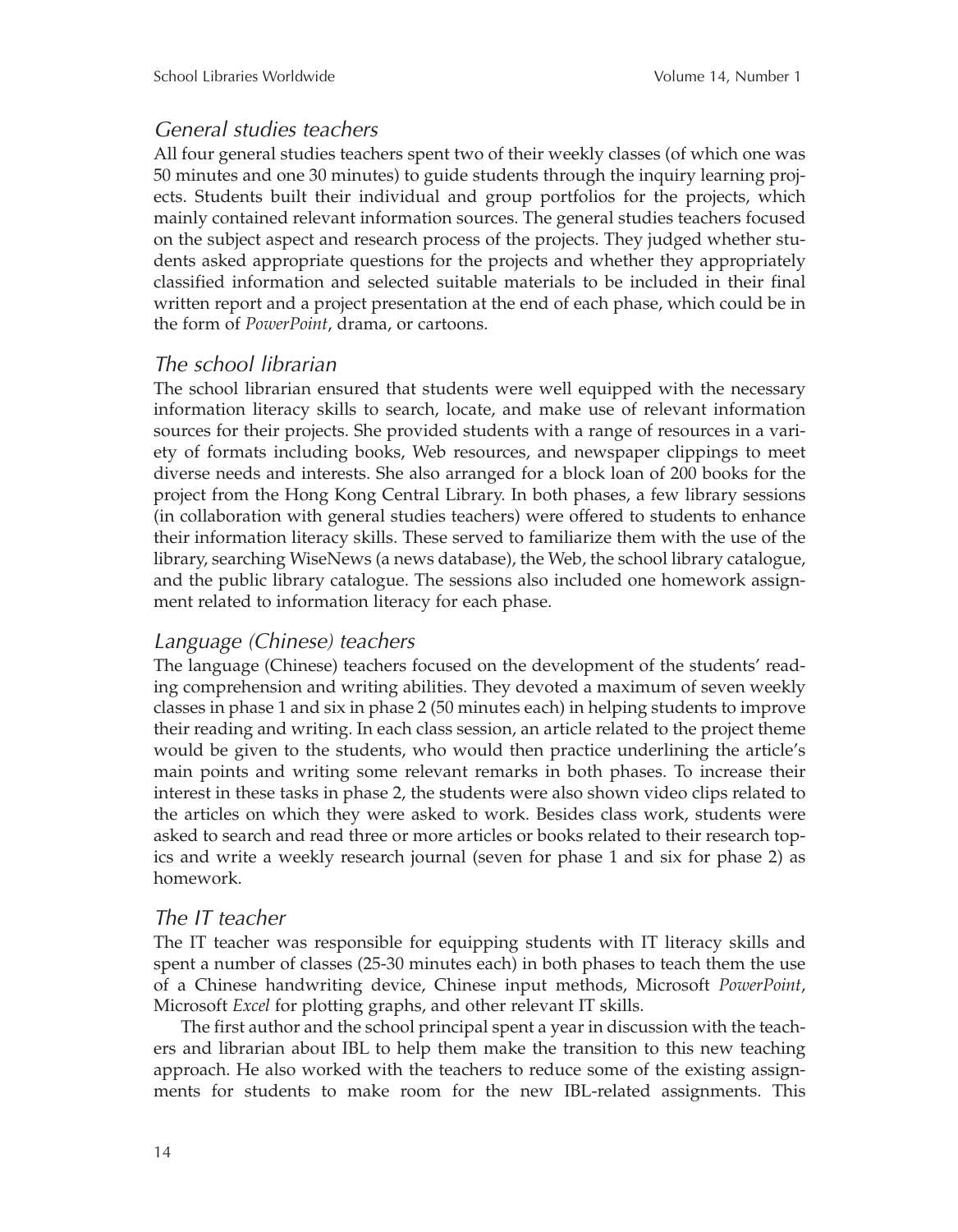arrangement was important in that both students and teachers would simply have a change in assignments rather than extra assignments to complete or mark. To avoid extra workload for the teachers, the first author worked closely with the teachers to produce lesson plans and exercises for the students.

The school principal and the first author conducted an introductory session for the students, explaining the essence of the inquiry-based approach of learning. A similar seminar was also held for parents. At this seminar, parents were asked not to offer help to their children unless absolutely necessary in order to ensure that students were able to conduct their self-directed learning. Parents who did not attend were informed about this in a circular letter.

#### *Evaluation*

The following areas were analyzed to answer our research questions.

#### *Lesson plans, in-class exercises, and homework*

The lesson plans provided a framework for the content of each lesson. Students were required to complete in-class assignments and homework in order to learn the various skills needed to complete their group work. The in-class tasks helped students practice the necessary skills for completing their research, whereas the homework helped them accumulate related information for their project.

#### *Students' written reports and presentations*

Students worked on their projects in groups of six. At the end of each group project, students were required to submit a written report and make a presentation. The general studies teachers evaluated students on these for each project. Students also did self- and peer evaluations for each project (Appendix C).

#### *Surveys and interviews*

The students were surveyed (Appendix A), and parents were interviewed by telephone. Teaching staff and the principal were also interviewed in person and/or by telephone. Both parents and teaching staff were interviewed using similar questions as asked of the students. Three general studies teachers were further interviewed with questions from Appendix B focusing on the extent of various research skills learned by the students from the IBL projects.

#### Findings and Analysis

In this section we briefly discuss the effectiveness of the IBL approach used in this study in helping students to improve various skills and abilities. We focus on an examination of the development of grade 4 students' research skills. General studies teachers' roles in guiding students through the inquiry process and the process of students' knowledge cultivation in IBL projects are investigated. Finally, we compare this year's general studies teachers' evaluations of students' IBL projects (and also students' self- and peer evaluations) with last year's.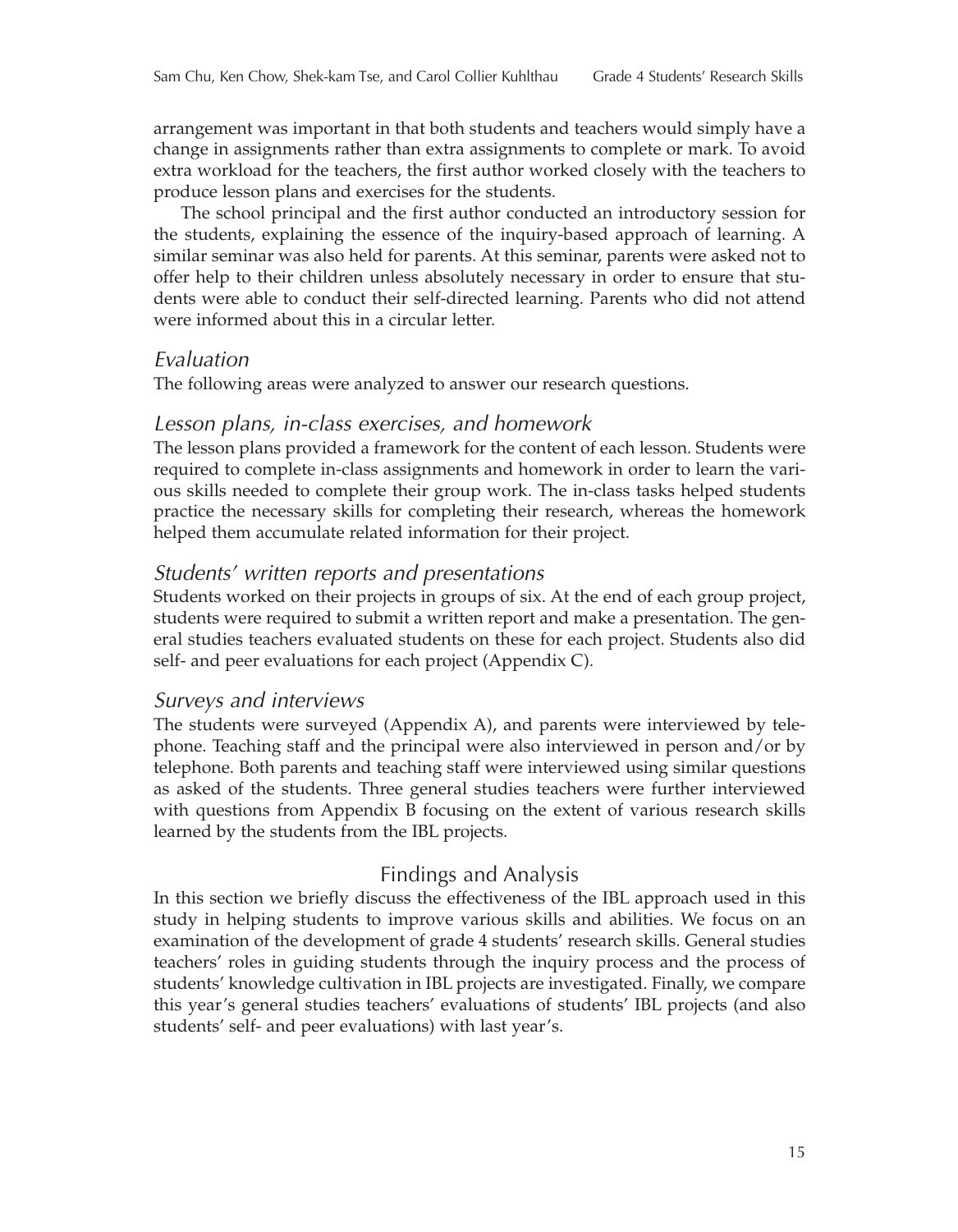## *Effectiveness of the Three Teachers' and Librarian's Collaborative Approach in Inquiry Learning*

All students were surveyed on their thoughts about their IBL project shortly after phase 1. In addition, 27 parents (by telephone at about the same time as the students) and 10 teaching staff (4 general studies, 4 Chinese-language, 1 IT teacher, and 1 librarian) were interviewed using similar questions as asked of the students. A general studies teacher said, "This project has pulled different subjects teachers together. We saw this project as a joint effort between teachers in helping students become selflearners." One of the students commented, "The collaboration between the teachers and the librarian was very helpful, since they all worked together to help us learn how to look for relevant information, input Chinese, and use *PowerPoint*."

Table 1 shows how IBL projects were effective in offering students an enjoyable and challenging learning experience while enhancing their knowledge and skills through close collaboration of the teaching staff and parental support.

Table 1 indicates that students had a high degree of enjoyment (3.9 out of 5, with 5 as *very much so* for teaching staff; 4.0 out of 5 for parents; and 3.8 out of 5 for students) in accomplishing the inquiry-based project. It also indicates that the difficulty level of the students' projects was appropriate: not too easy and not too difficult (3.0 out of 5, with 5 as *very easy* for teaching staff; 3.5 out of 5 for parents; 3.3 out of 5 for students). The italicized portion of Table 1 shows the level of perceived improvement in eight

|    | Terceptions of reaching stan, rarents, and students on the inquiry based inofect |                |         |                        |
|----|----------------------------------------------------------------------------------|----------------|---------|------------------------|
|    | Interview/Survey Questions                                                       | Teaching staff | Parents | <i><u>Students</u></i> |
| 1. | Enjoyment of doing the project <sup>a</sup>                                      | 3.9            | 4.0     | 3.8                    |
| 2. | Level of difficulty of the project <sup>b</sup>                                  | 3.0            | 3.5     | 3.3                    |
| 3. | Parental support <sup>c</sup>                                                    | $n/a^*$        | 2.4     | 2.7                    |
| 4. | Information literacy <sup>c</sup>                                                | 4.0            | 3.7     | 3.6                    |
| 5. | Reading interest <sup>c</sup>                                                    | 3.7            | 3.1     | 3.5                    |
| 6. | Reading ability <sup><math>c</math></sup>                                        | 3.9            | 3.3     | 3.5                    |
| 7. | Writing ability <sup><math>c</math></sup>                                        | 3.7            | 3.2     | 3.5                    |
| 8. | Computer literacy <sup>c</sup>                                                   | 3.8            | 3.4     | 3.3                    |
| 9. | Knowledge of the research topic $c$                                              | 4.2            | 3.6     | 3.9                    |
|    | 10. Communication skills <sup>c</sup>                                            | 3.8            | 3.4     | 3.7                    |
|    | 11. Research skills <sup>c</sup>                                                 | 3.6            | $n/a**$ | 3.5                    |
|    | 12. Overall support from school <sup>c</sup>                                     | 3.9            | 3.7     | 3.7                    |

Table 1 Perceptions of Teaching Staff, Parents, and Students on the Inquiry-Based Project

*Notes*

<sup>a</sup> *The respondents answered according to a scale of 1-5, with 1 as* not enjoying *and 5 as* enjoying very much*;*

<sup>b</sup> The respondents answered according to a scale of 1-5, with 1 as very difficult and 5 as very easy;<br><sup>c</sup> The respondents answered according to a scale of 1-5, with 1 as the lowest and 5 as the highest.<br><sup>e</sup> Teaching staff *know their children's development in this area.*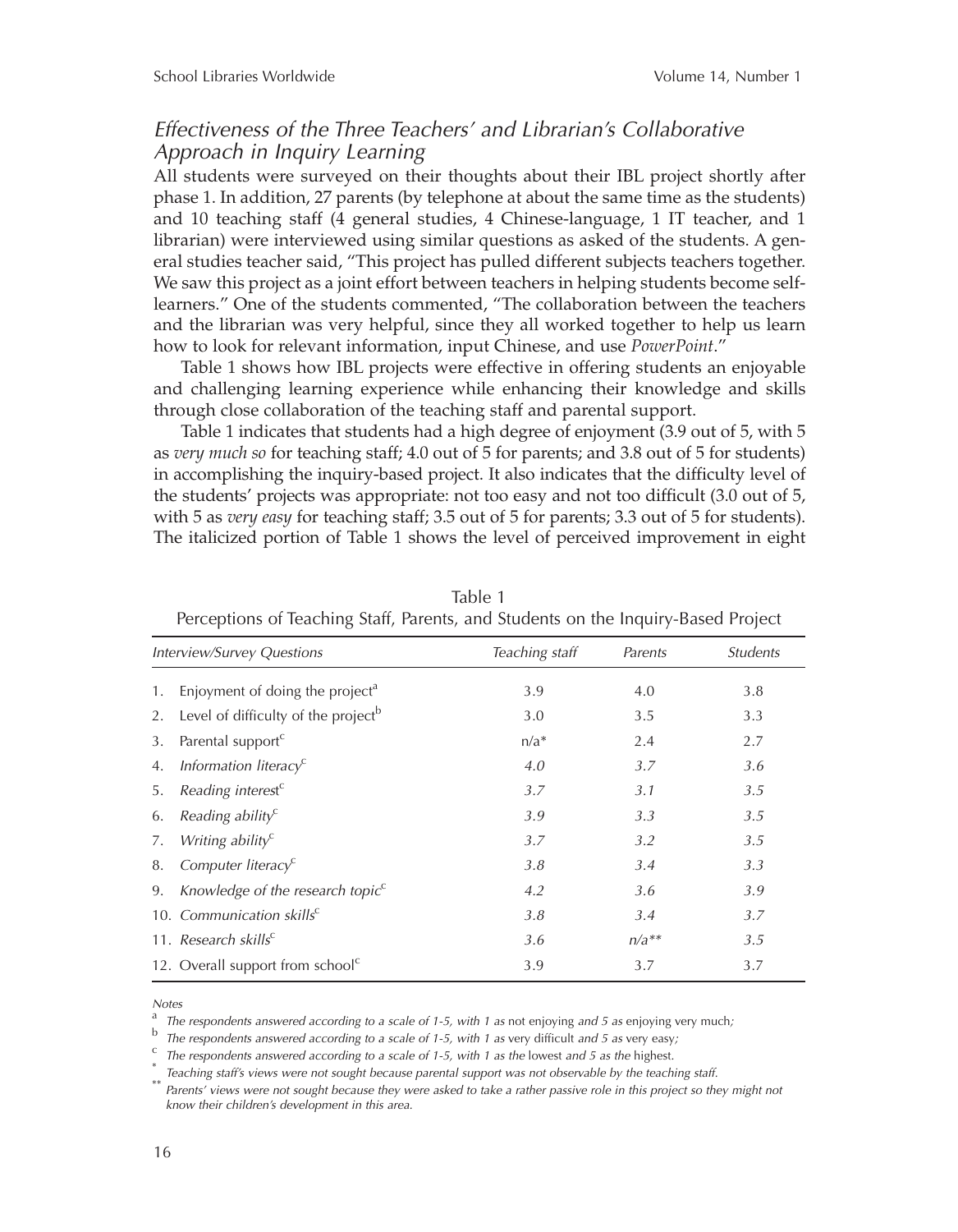areas of student abilities. All scores were over 3, which indicates a reasonably high level of improvement achieved in all eight areas according to the parents, students, and teaching staff (see Chu, Tang, Chow, & Tse, 2007, for a detailed discussion of how this IBL approach led to an improvement in students' various skills and abilities).

One general studies teacher commented, "It was expected that students would use *PowerPoint* for their presentation, but the use of drama, videos, or other means to do their presentation were beyond our expectations. They have learned to use drama or videos to convey their message showing their improvement in creativity and cooperation."

## *Students' Improvement in Research Skills*

Improvement in students' research skills is closely related to their knowledge of the research topic, which is the area of greatest improvement (Table 1) perceived by students, parents, and teaching staff (3.6 out of 5 for parents; 3.9 out of 5 for students; and 4.2 out of 5 for teachers). Parent 18 said her child now, "knows how to ask questions precisely, and to critique his own opinion."

In this section we first compare students' and teaching staff's perceptions of students' improvement in research skills and then discuss two factors influencing this improvement: parental and teaching staff support.

## *Students' and Teaching Staff's Perceptions of Students' Improvement in Research Skills*

As shown in Table 1, both students and teaching staff felt that the students' research skills were greatly improved (3.5 out of 5 for students and 3.6 out of 5 for teaching staff), although they exhibited a degree of difference. Of 141 students, 78% responded with a 3 or above—implying that they had improved in their research skills through the IBL project—whereas 91% of the teaching staff chose 3 or above. In other words, nearly all teaching staff felt that students had achieved great improvement in their research skills. It is also interesting to note that about a quarter (24%) of the students selected 5 to show that they had learned a great deal in research skills, whereas none of the teachers was so exuberant.

## *Influence of Parental and Teaching Staff Support on Students' Development of Research Skills*

Figure 1 shows how the collaboration of the teaching staff with appropriate support from parents can help students develop their research skills. The following section provides more details on support from the teaching staff and parents in facilitating students' learning in the IBL projects.

## *Parental Support*

Like problem-based learning, IBL calls for self-directed learning (Blumberg, 2000) where students take control of their own learning. This includes choosing their topics with guidance from the teacher and finding relevant sources for their project. For genuine success in these aspects, it is important to keep parental support at a minimum. In other words, parents should step in only when their children are having serious difficulties. This was an important point to address as parents in Hong Kong tend to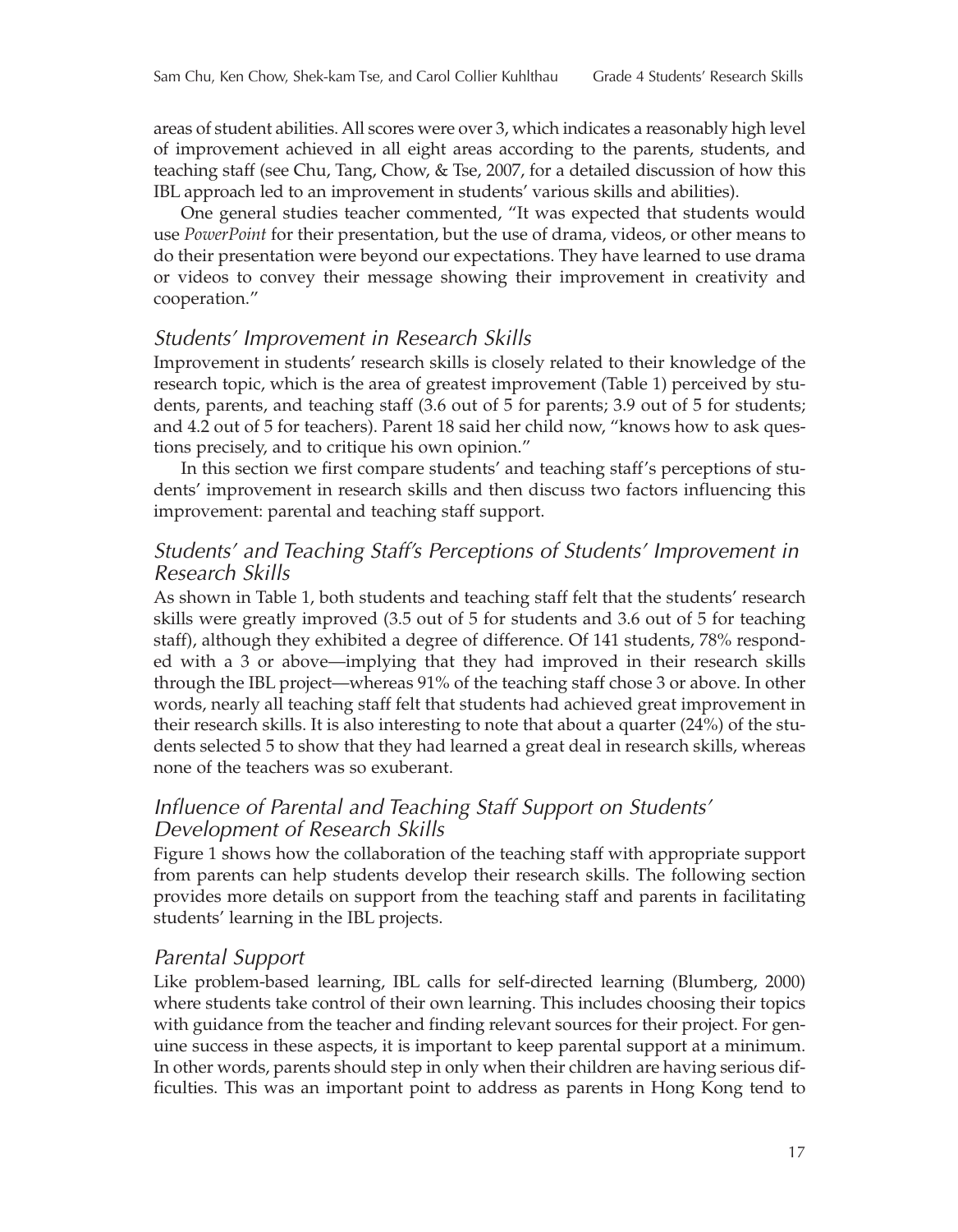provide a great deal of help to their children in their homework in the hope that they will "do it right." So parents were notified about this through a workshop and distribution of a circular letter. It was emphasized that the focus of this project was on learning rather than having students find the "right answer" to their problems.

Both parents and students indicated that minimal parental support was offered during the inquiry-based projects (2.7 out of 5 for students; and 2.41 out of 5 for parents). For example, parent 1 revealed that he or she would "only offer help upon request made by their children, and (for example) when the child could not find certain kind of information, the parent will teach the child to search online, e.g., on Yahoo, or on Web sites recommended by the teachers." One difference between students' and parents' responses was that the students perceived themselves as receiving more support from their parents than the parents believed they were giving.

Overall, the results show that the project was successful in bringing the selfdirected mode of learning to students. Moreover, several parents commented on their children's newfound independence during the IBL projects and that they had needed to offer hardly any support.

## *Teaching Staff Support*

This study examines a collaborative approach of three kinds of subject teachers (general studies, Chinese-language, and IT) and the school librarian in supporting students in their inquiry-based group projects. Table 1 shows that the overall support from the school (mainly provided through the collaborative effort of the teachers and the librarian) was perceived as high by students, parents, and teaching staff with scores of 3.7, 3.7, and 3.9 respectively.



Note. Scales from 1 to 5: 1 is *not at all*; 5 is *very much so*.

*Figure 2. Students' and teaching staff's perception on the helpfulness of various teaching staff in supporting the students' projects.*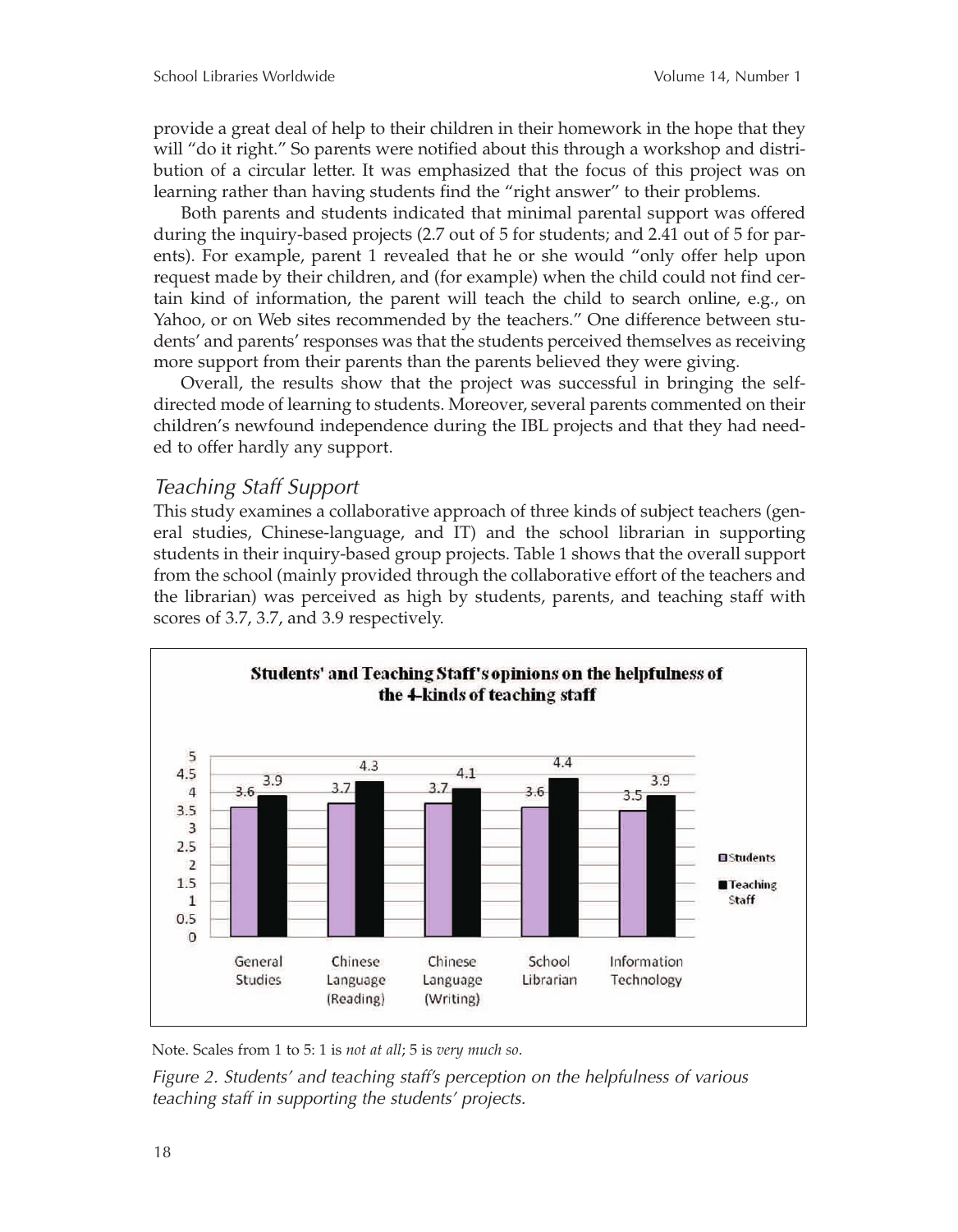Figure 2 provides details of the help students received from various teachers and the librarian for their projects. Both students and teaching staff felt that the support from all four teaching staff was helpful in equipping students with the knowledge and skills needed to complete their group projects. Small differences are shown, however, between the perceptions of students and those of teaching staff. The students valued the help received from their Chinese teachers (in terms of the effectiveness of the in-class assignments and weekly research journals in improving their reading and writing abilities) slightly more than that received from others. The teaching staff, though, believed that the help students obtained from the school librarian was the most valuable (in terms of equipping them with information literacy skills needed for the project) compared with help received in other areas.

## *Role of the General Studies Teachers*

The general studies teachers' primary role is to support students in the inquiry learning projects. In the words of the school principal, "The role of general studies teachers in implementing the inquiry learning project is to serve as a guide to the students." This view is also reflected by the general studies teachers, one of whom stated that they "were the facilitators in the lessons," and another said, "the students play a leading role while the teacher assists them."



*Figure 3. The process of knowledge cultivation through the IBL project.*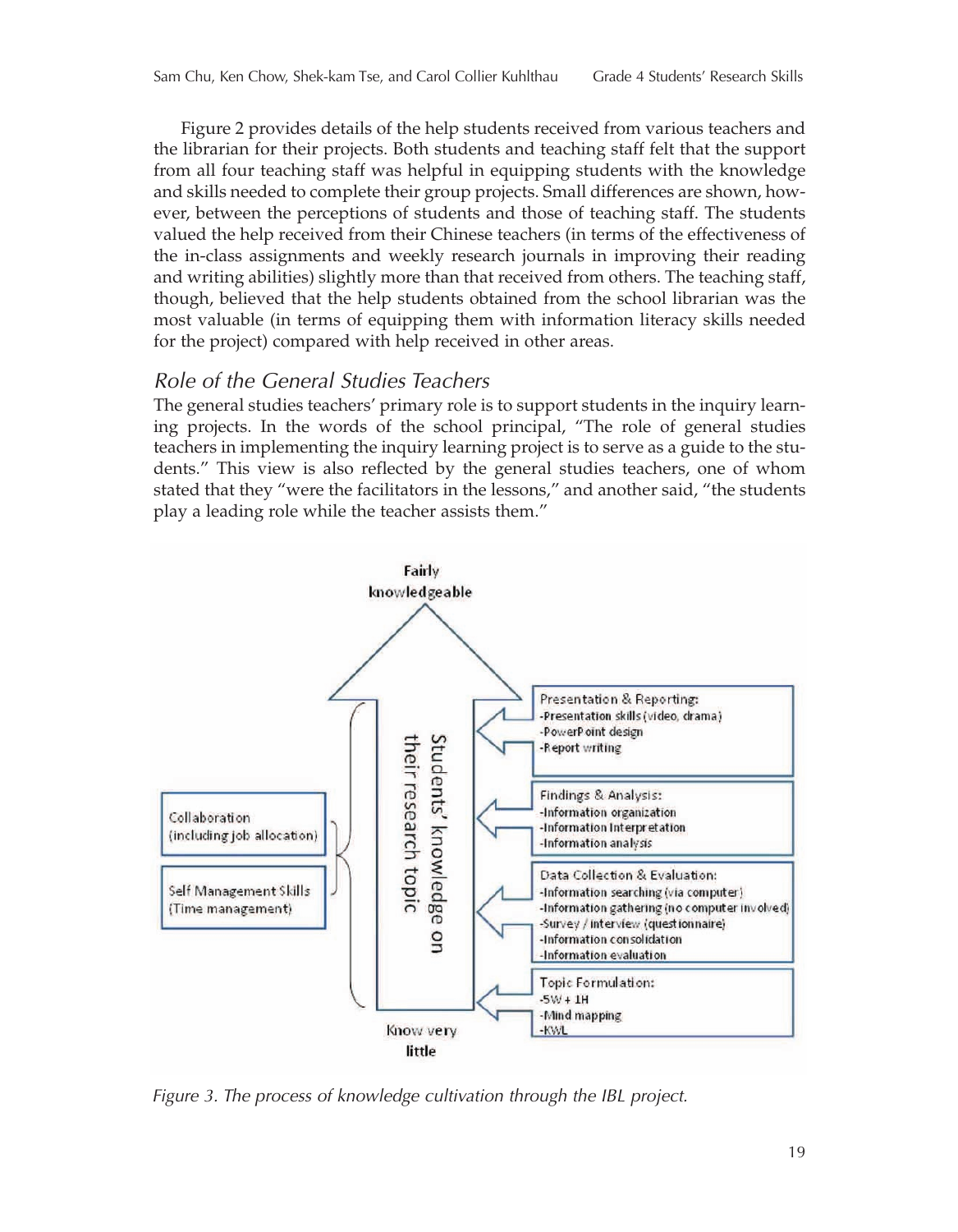As guides, the general studies teachers led the students through the inquirybased projects each week in two lessons totaling 1.5 hours. One class was for teaching students research skills (e.g., brainstorming, formulating questions, and organizing data); another was for group discussion about the group portfolio and presentation design (*PowerPoint*, video, skit, or other means in their presentations). They also assigned in-class exercises and homework to students to consolidate their research skills and knowledge. When necessary, the general studies teachers sought help from other teaching staff, from the Chinese-language teachers, for example, when students needed to write introductions and summaries for their projects. Finally, they regularly checked on students' progress and provided advice and direction when students encountered problems that they could not solve on their own.

## *Students' Knowledge Cultivation in the IBL Projects*

At the end of each inquiry-based project, general studies teachers found that students' knowledge on their research topic was greatly enhanced. The process the students followed to increase their knowledge is illustrated in Figure 3.

## *A model of students' knowledge cultivation process*

Figure 3 shows that the skills and knowledge involved in IBL can be grouped into four stages: topic formation, data collection and evaluation, findings and analysis, and presentation and reporting. It has been noted that collaboration is an important



Note. Scale from 1 to 5: 1 is *very little*; 5 is *very much*.

*Figure 4. General studies teachers' evaluation of students' research skills before and after the IBL projects.*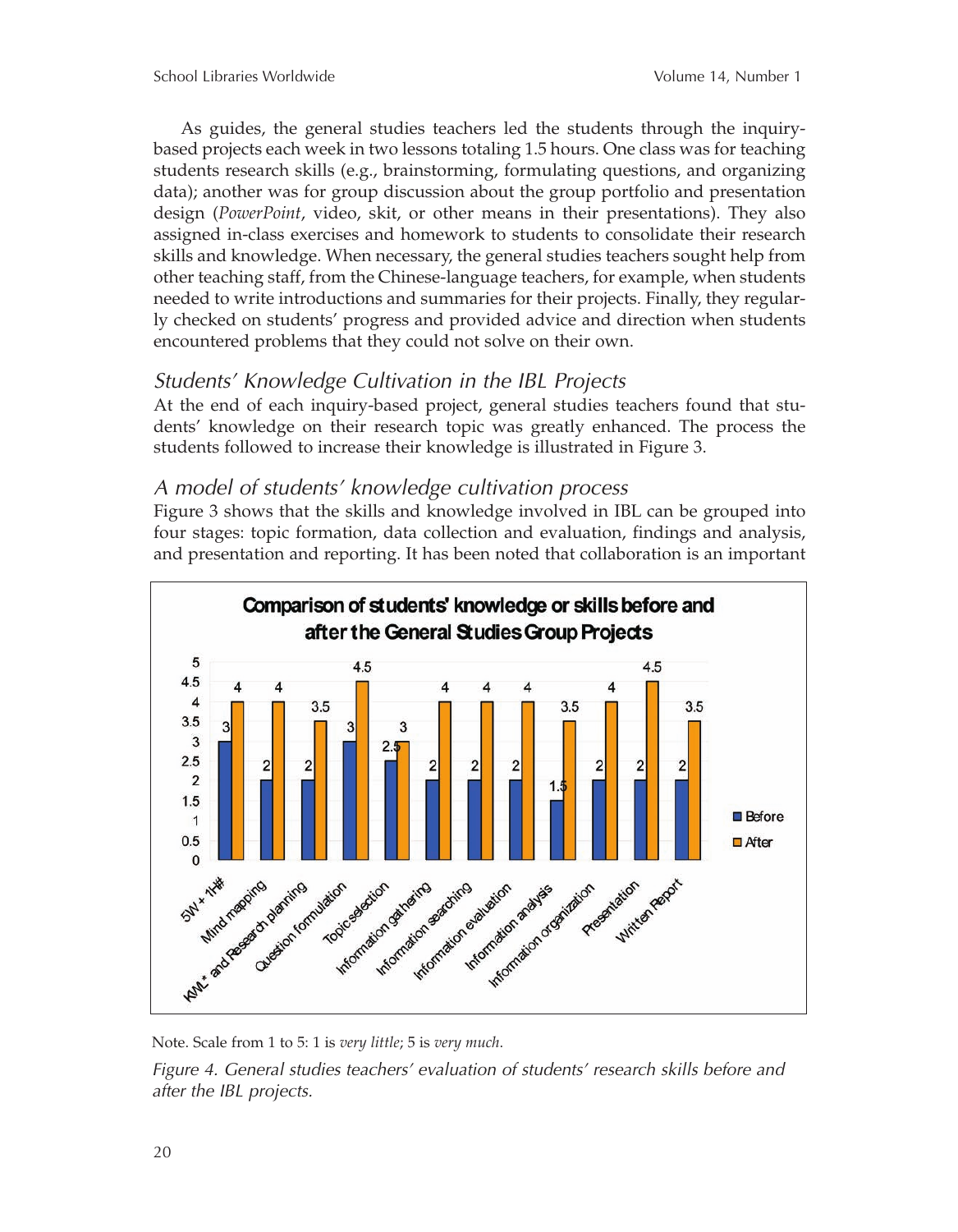activity for students to work through in their research work (Kuhlthau, 2004). This study found that it is essential for students to work collaboratively in all phases of their knowledge cultivation process.

General studies teachers were asked to rate students' research-related knowledge or skills before and after the general studies group projects (Appendix B). Figure 4 shows the general studies teachers' ratings in the questionnaire. It indicates that in the view of these teachers, students gained significant improvement in their knowledge and skills after the group projects.

The presentation skills were rated the highest and were also the most improved (2 out of 5 before the project; 4.5 out of 5 after the project). General studies teachers expressed that students' had improved in all the aspects, but they showed great interest in the presentation. These teachers were also impressed by the students' creative presentations such as staging a drama.

In addition, general studies teachers believed that students had greatly improved in their skills in collecting and analyzing information. On average, students improved by 2 points for each skill of information-gathering, searching, evaluation, analysis, and organization. These teachers commented that students tried various techniques for finding information, for example, designing questionnaires, searching for relevant sources from the Internet and WiseNews (Chow et al., 2007), and also looking at newspapers and books. They also used various methods to process the information after the in-class exercises.

#### *A Four-Step Process of Students' Knowledge Cultivation*

Wu and Hsieh (2006) pointed out that "Formulating, evaluating and communicating explanations have been identified as essential features of classroom inquiry" (p. 1289). General studies teachers equipped students with various basic skills and guided them to complete their research work for the projects. These teachers commented that students apparently improved in their research skills and in their knowledge of the selected topic after the group projects. Figure 5 shows how students' knowledge was built through learning in the various stages of the projects. The process of students' knowledge cultivation involves four major steps.

#### *Step 1: Topic formulation*

During the topic exploration and formulation stage in the first three lessons, general studies teachers guided the students' thinking mainly by three methods: 5W+1H (Who? Why? What? Where? When? How?), mind map, and KWL (What I *know*; What I *want* to know; What I *learned*). Students went through the process of brainstorming, discussions, and finally decided on a feasible topic. Compared with students the previous year, general studies teachers awarded 18.79-40.00% higher average points to *question formation* for students (Appendix D). This shows that students had learned to formulate their research topics systematically.

#### *Step 2: Data collection and evaluation*

After formulating the project topic, students started to collect related information. To facilitate them in doing this, the school librarian helped the students by providing them access to relevant resources and by equipping them with skills in searching,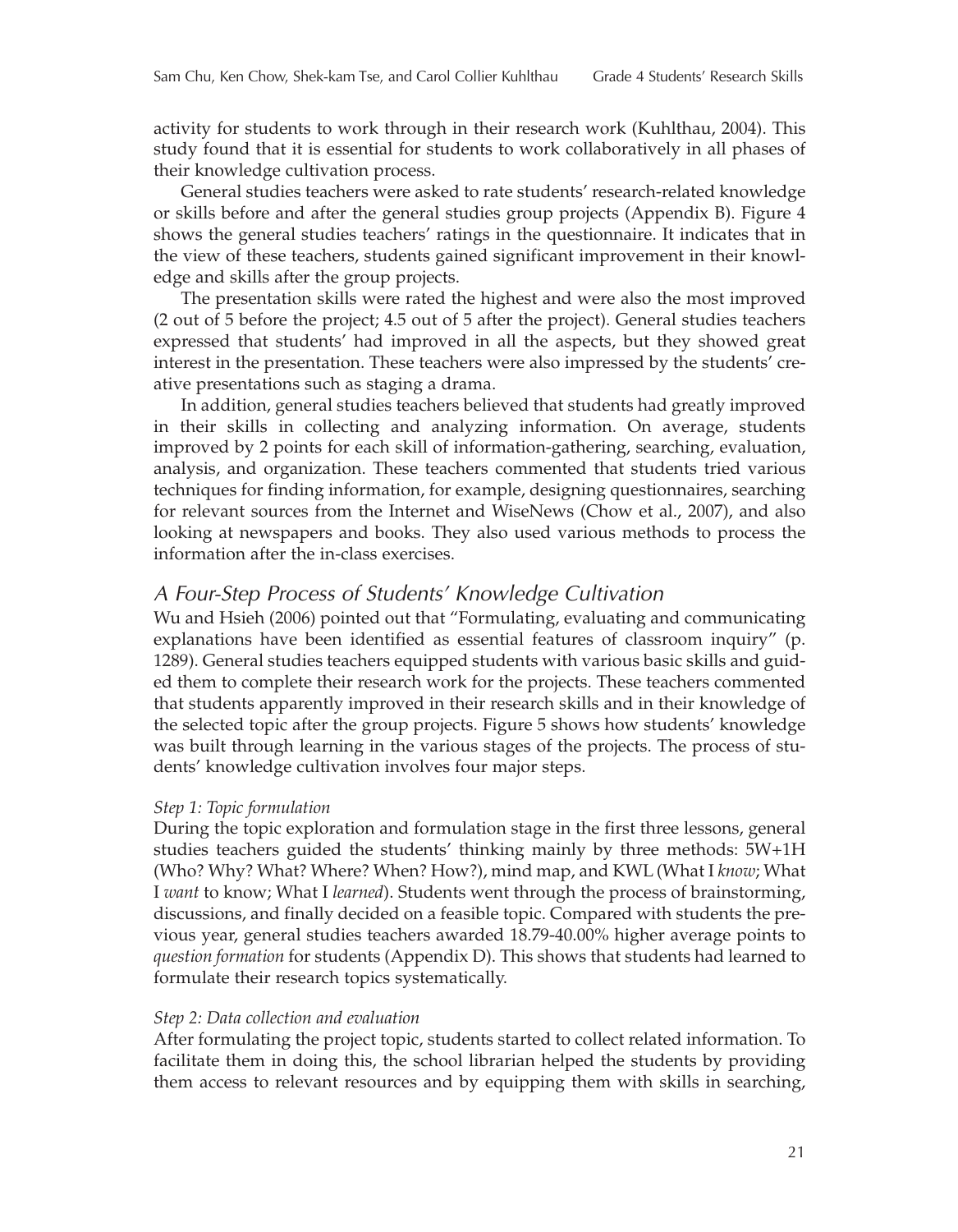locating, and using various information sources. Students also completed two substantial information literacy assignments at their information literacy sessions to reinforce learning (Chu, Chow, Luk, Cheung, & Sit, 2007).

In general studies teachers' evaluation, students this year gained a 21.38-44.52% increase in their average points in related evaluation criteria (including informationgathering and searching and information evaluation) compared with students the previous year (Appendix D).

General studies teachers indicated that students learned to use more data collection methods. For example, they were able to search the Internet and WiseNews, conduct a survey, and obtain information from museums and libraries. They also acquired more advanced information search skills such as using Boolean operators in their search. The school librarian commented that students were able to use several keywords for searching, and although they sometimes encountered problems, they were at least willing to try.

#### *Step 3: Findings and analysis*

Collected data must be organized and analyzed to make them meaningful. Chineselanguage teachers taught students some reading techniques to help them understand and evaluate the information collected. General studies teachers awarded 60.00% and 28.00% higher average points in arithmetic ability and data analysis respectively to students this year compared with last year (Appendix D). This suggests that students' knowledge of organizing information and analyses improved through the IBL project.

#### *Step 4: Presentation and reporting*

The final step was to write a report and make a presentation on the findings of the project. The IT teacher taught students computer literacy skills for presentation, and Chinese-language teachers guided them in writing reports (Chu et al., 2007). Compared with students the previous year, average points of students this year were increased by 34.62% and 26.06% in communication skills and IT literacy respectively (Appendix D).

General studies teachers said that students were enthusiastic about the presentation. Many groups designed their presentations in a nontraditional way and showed creativity. In addition to *PowerPoint* slides, some students presented using video clips or even singing. General studies teachers were impressed that students were able to present their knowledge of the topic and related information. For example, general studies teacher H said, "There was a student who could tell his group mates the whole story regarding certain history events."

Most students were not able to use Chinese typing in their written reports because they had lacked time to learn the correct input method, as reported by the IT teacher. However, the quality of written reports was not affected by this low level of skill. Students managed to present their ideas and enhanced them by using varied colors and attractive drawings.

## *General Studies Teachers' Evaluation of Students' Performance in IBL Projects*

General studies teachers evaluated students' performance in IBL projects using the criteria listed in Appendix D. The scores of the grade 4 students this year (2007) were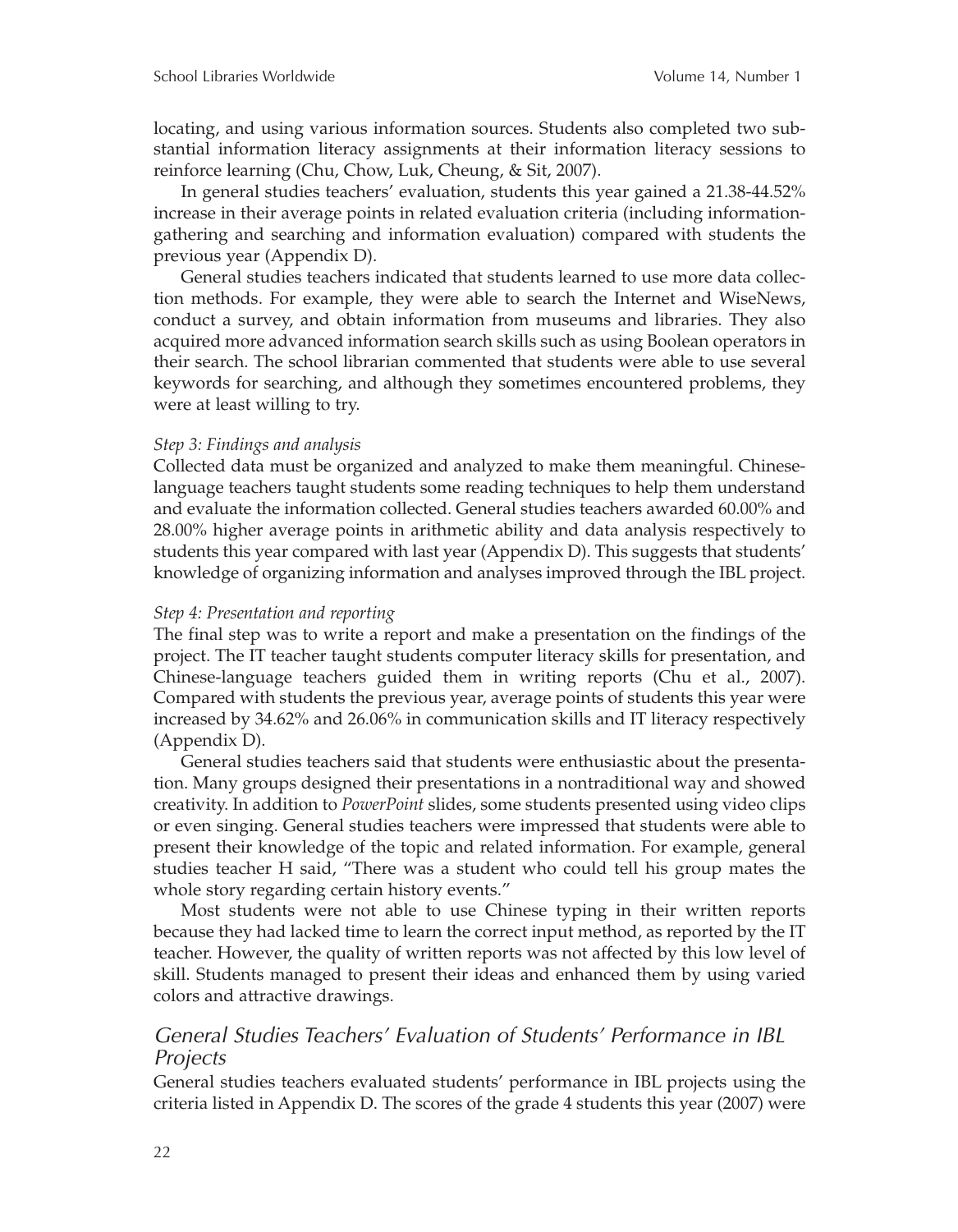

*Figure 5. General studies teachers' evaluation of students' performance in IBL projects.*

compared with those of grade 4 students in 2006. The evaluation criteria used can be consolidated into eight areas as compared in the histogram shown in Figure 5.

Figure 5 shows that students this year (2007) performed better than students last year for similar general studies projects. All figures for both years were derived from the best project(s) in each of the four primary 4 classes. For 2006 the sample size was four, whereas for 2007 it is five because one class had two best projects with the same grade. Students this year on average scored higher in all evaluation criteria than students last year. On average, students this year scored 37.47% higher average points across all criteria. Students' greatest improvement was in self-management skills followed by arithmetic ability.

Students also improved 32.72% in research skills (Figure 5). This shows that the collaborative approach of three kinds of teachers and the librarian in providing students support in inquiry learning projects is highly effective in advancing students in all learning pointers commonly set for group project-based learning.

Besides the support from the three teachers and the librarian, it is also important for parents not to intervene too early into their students' autonomous learning. If they did, the projects would be the parents' and not the students'. It is reasonable to assume that parents did not offer significantly more help this year than last year because parents in general behave similarly from year to year. And parents this year were asked to help their children as little as possible.

Students' Self-Evaluation and Peer Evaluation on the IBL Projects Students evaluated their own performance and also that of their most admired group mate with six criteria. Figures 6 and 7 compare the average self- and peer evaluation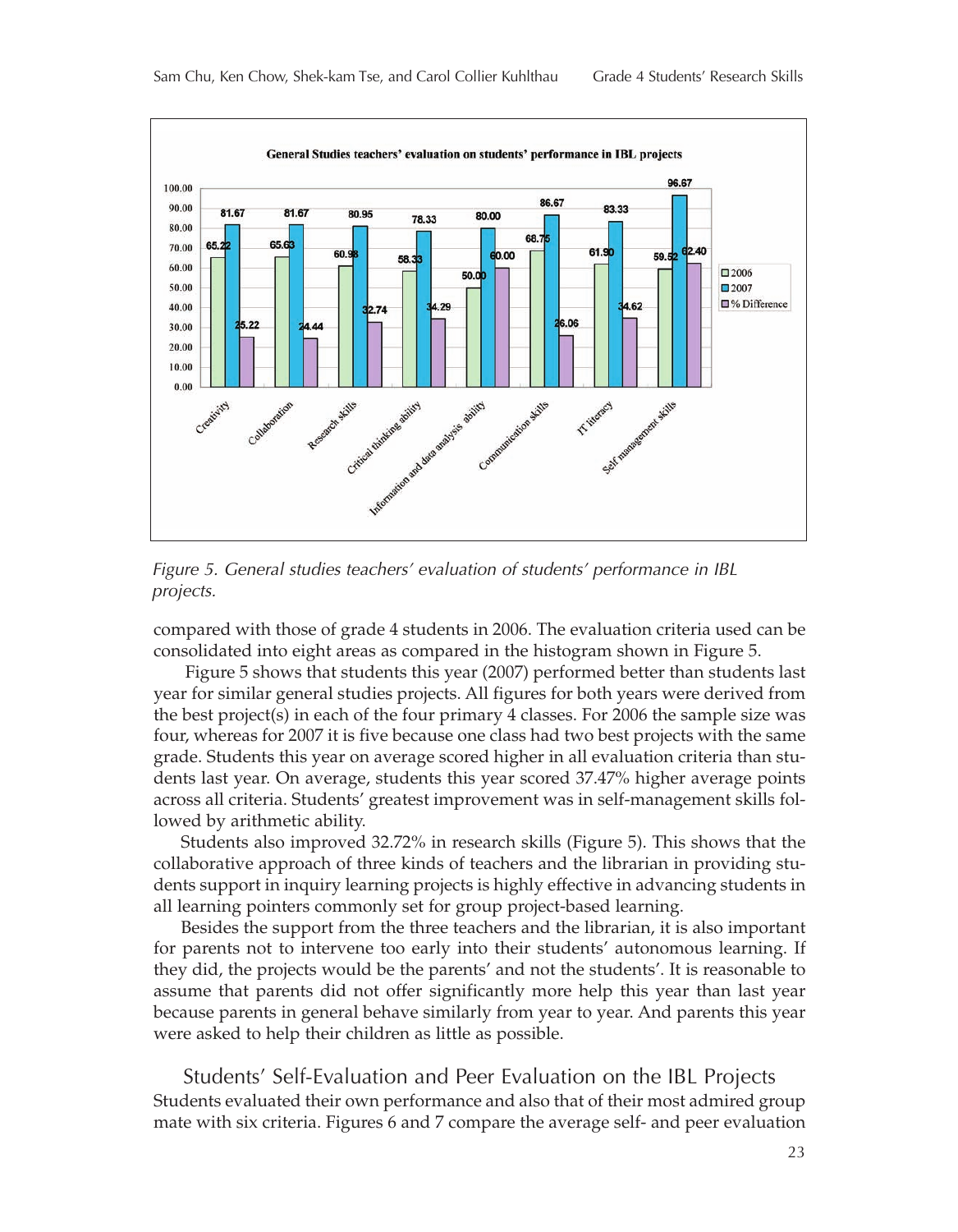

Note. Scale is from 1-3 points.

*Figure 6. Students' peer evaluation on the IBL projects.*

scores of students in 2006 (N1=24) and 2007 (N2=23).

According to Figure 6, the evaluation scores of the most admired students in 2007 increased by an average of 1.2 (45.59%) across the six criteria compared with students in 2006. This aligns with the earlier findings that students overall improved a great deal in various skills related to doing a group project. The two most improved areas of the most admired students were cooperation with group mates and obeying instructions.

Figure 7 shows that the students in 2006 ranked themselves higher than did the students in 2007. The general studies panel teacher said that this might be due to an increased level of difficulty in the projects and a higher demand for the use of computers in 2007. However, the sample size is not large enough to make a conclusive explanation.

Table 2 shows students' major suggestions for areas for improvement for their most admired group members. Compared with 2006, it is worth noting that more students tried to write their opinions on areas where other members could improve (75% in 2007 and 67% in 2006) and that students gave more similar comments. For example, in 2007 punctuality (25%) and cooperation with group mates (17%) were mentioned, whereas information collection (17%) was the only more common comment in 2006. These are also the aspects mentioned most frequently (more than 50% of the students). The increase in the number of students giving written comments may be related to students' improvement in writing abilities following the IBL project. Also, it is interesting to note that when students were asked to suggest additional reasons why they most admired a given student, they elected personality traits such as conscientious and more active.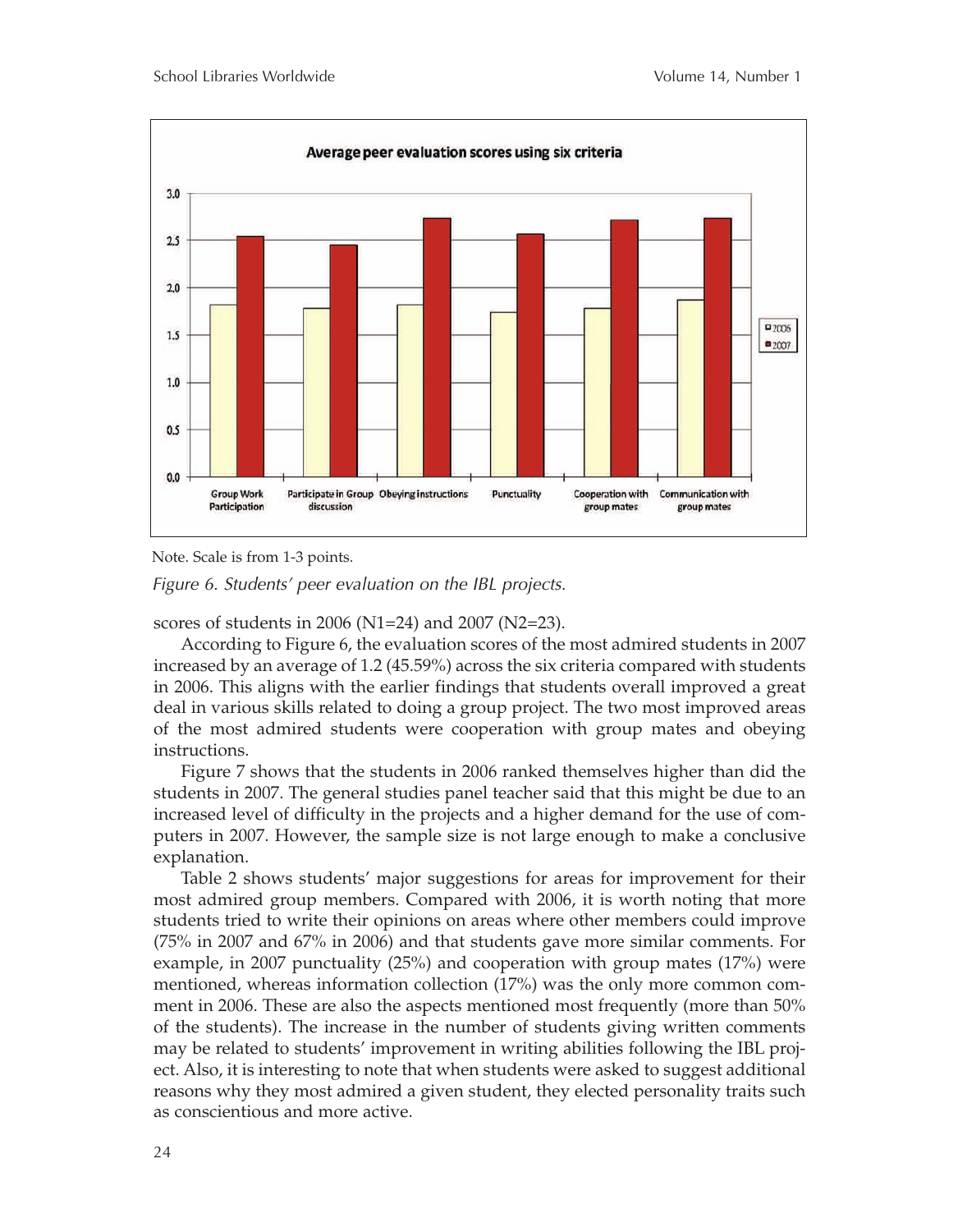

*Figure 7. Students' self-evaluation on the IBL projects.*

Table 3 lists students' main comments on areas on which they themselves could improve. Compared with 2006 results, it is worth noting that more students tried to write down their opinions on areas in which they could improve (85% in 2007 and 58% in 2006), which could because of their improved writing abilities.

Among the opinions listed in Table 3, active participation in group discussion (21%), cooperation with group mates (15%), and communication with group members (13%) were more commonly mentioned. This suggests that more group-based activities should be arranged to familiarize students with group work so as to increase their confidence and efficiency. Also, students in 2007 elaborated more on

| Aspects                                  | No. of students'<br>comments in 2006 | No. of students'<br>comments in 2007 | Total no. of<br>students' comments |
|------------------------------------------|--------------------------------------|--------------------------------------|------------------------------------|
| Punctuality                              |                                      | 6                                    |                                    |
| Information collection                   | 4                                    |                                      |                                    |
| Cooperation with group mates             |                                      |                                      |                                    |
| Active involvement in group work         |                                      |                                      | 3                                  |
| Active participation in group discussion |                                      |                                      | 3                                  |
| Communication with group mates           |                                      |                                      |                                    |

Table 2 Students' Major Opinions on Areas on Which Their Most Admired Group Member Can Improve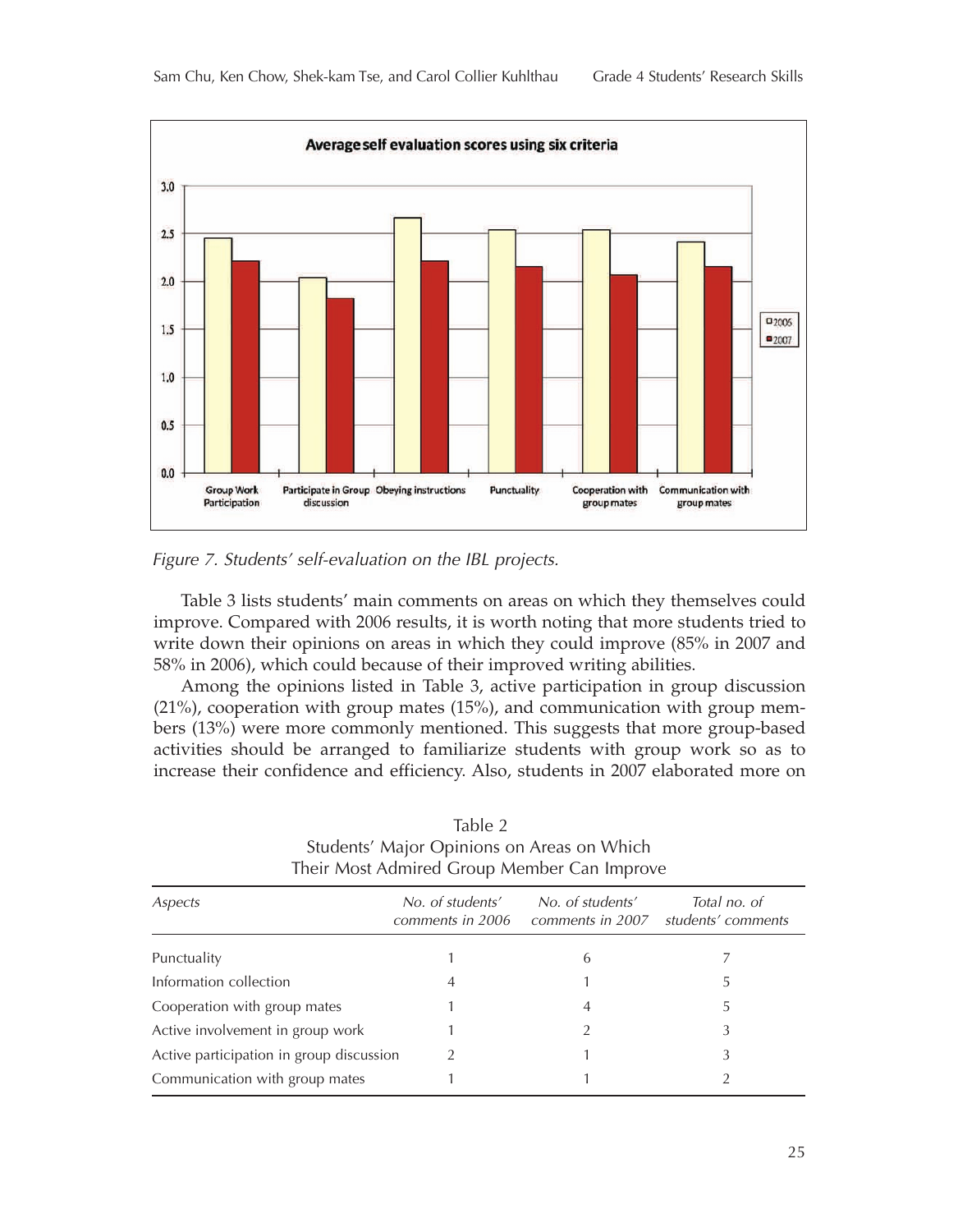| Aspects                                  | No. of students'<br>comments in 2006 | No. of students'<br>comments in 2007 | Total no. of<br>students' comments |
|------------------------------------------|--------------------------------------|--------------------------------------|------------------------------------|
| Active participation in group discussion | 4                                    | 3                                    |                                    |
| Cooperation with group mates             |                                      | 4                                    | 5                                  |
| Communication with group mates           |                                      | 3                                    | 4                                  |
| Punctuality                              |                                      | റ                                    | 3                                  |
| Work harder                              |                                      |                                      |                                    |
| Presentation (of report)                 |                                      |                                      |                                    |
| Information collection                   |                                      |                                      |                                    |

Table 3 Students' Major Opinions on Areas on Which They Themselves Can Improve

self-evaluation and reflection on completion of the research study. This includes how hard-working they were, how they could use a better approach in the research study (e.g., delegate tasks more effectively), and what they had learned from it (e.g., improved communication and interpersonal skills).

#### Conclusion

This study showed that a collaborative approach involving three kinds of teachers and the school librarian in equipping students with the knowledge and skills they needed to conduct IBL projects works effectively. Moreover, students' various skills and abilities were greatly enhanced in the process. To foster students' development in research skills, our findings suggest that general studies teachers should take a supporting role as facilitator, advisor, and guide in the students' inquiry learning process. To promote students' autonomous learning through the projects, parents should help their children as little as possible.

In this study we also created a model of students' knowledge-cultivation process in which their knowledge of their research topics was built up gradually through learning and practice in four steps: topic formulation, data collection, findings and analysis, and presentation and reporting. It is important for students to work collaboratively throughout the process.

The most striking finding in this study is that grade 4 students this year achieved a much higher quality in their general studies projects than students in the previous year: about 40% more points were given by the general studies teachers this year. Students' peer evaluations suggested the same, with an increase of 46% more points awarded for their most admired students this year than last year. This again reflects that the four-teaching-staff approach in guiding students through IBL projects is an excellent way of supporting students with what they need for the projects.

#### *Limitations and Further Studies*

A major limitation of this study is the small sample size of parents; although the principal investigator wrote to all parents inviting them to participate in a telephone interview, only 27 agreed to participate. Those who agreed to be interviewed might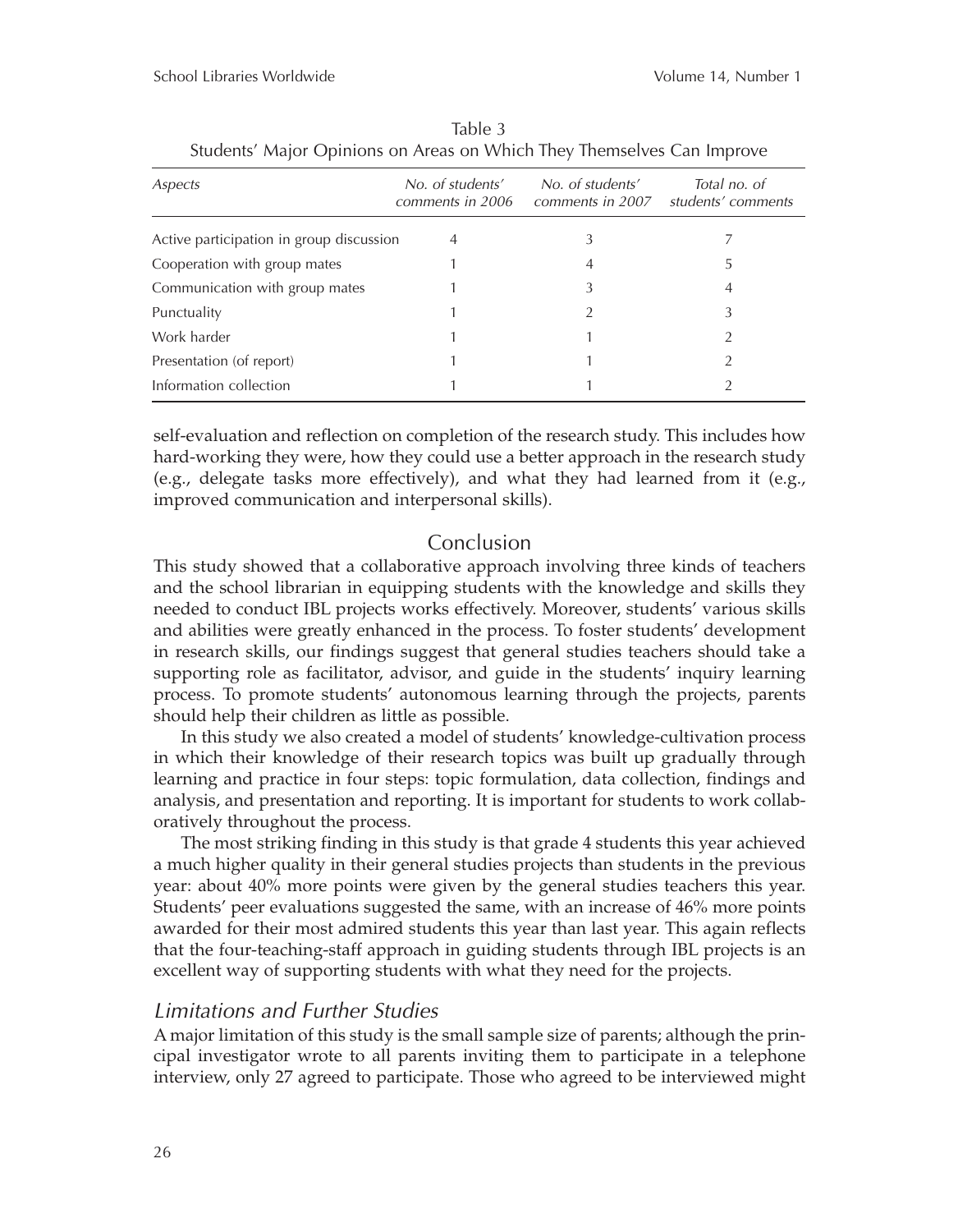have been those who noticed their children's progress, and they might thus favor the inquiry-based-learning approach promoted by the researcher. Similarly, the project sample size was also small, as was the students' self-evaluation. Further studies might use larger samples, which would be more representative.

Also, further research could be undertaken on the use of IBL with students of differing academic abilities. All students in this study were of average academic ability, and they were seen to improve their knowledge and skills significantly through working on IBL projects.

#### *Acknowledgments*

This article could not have been written without the involvement and support of the principal, teaching staff, parents, and students engaging in the activities of the IBL project. We are grateful to these people for their cooperation and contributions during the process of data-collection. In addition, special thanks to Miss Christina Lo, Mr. Albert Leung, and Miss Meryam Dabhoiwala for their excellent research support in the study.

#### *References*

- Alberta Learning. (2004). *Focus on inquiry: A teacher's guide to implementing inquiry-based learning.* Edmonton, AB: Author, Learning and Teaching Resources Branch.
- Alloway, G., Bos, N., Hamel, K., Tracy, H., Klann, J., Lyons, D., Madden, T., Margerum-Leys, J., Reed, J., Scala, N., Soloway, E., Vekiri, I., & Wallace, R. (1997). Creating an inquiry-learning
- environment using the World Wide Web. *Journal of Network and Computer Applications, 20*, 75-85. Bee, H., & Boyd, D. (2002). *Lifespan development* (3rd ed.). Boston, MA: Allyn and Bacon.
- Beishuizen, J., Wilhelm, P., & Schimmel, M. (2004). Computer-supported inquiry learning: Effects of training and practice. *Computers and Education, 42*(4), 389-402.
- Bilal, D. (2001). Children's use of the *Yahooligans!* Web search engine II: Cognitive and physical behaviors on research tasks. *Journal of the American Society for Information Science and Technology, 52*(2), 118-36.
- Blumberg, P. (2000). Evaluating the evidence that problem-based learners are self-directed learners: A review of the literature. In D.H. Evensen & C.E. Hmelo (Eds.), *Problem-based learning: A research perspective on learning interactions* (pp. 199-226). Mahwah, NJ: Erlbaum.
- Chow, C.K.K., Chu, S.K.W., Ng, S.H., Fong, C.S.J., Kwan, W.Y., & Leung, A.A.T. (2007, December 14- 15). *WiseNews database for primary four inquiry-based learning projects.* Paper presented at the conference on integrated learning, Hong Kong Institute of Education, Hong Kong.
- Chu, S., Chow, K., Yim, Y., Chow, J., Ha, N. & Fung, H.F. (2007, December 14-15). *Primary four students' development of writing ability through inquiry-based learning projects.* Paper presented at the conference on integrated learning, Hong Kong Institute of Education, Hong Kong.
- Chu, S., Chow, K., Luk, Cheung, K. & Sit, D. (2007, December 14-15). *The development of primary four students' information literacy and information technology skills.* Paper presented at the conference on integrated learning, Hong Kong Institute of Education, Hong Kong.
- Chu, S., Tang, Q, Chow, K. & Tse, S.K. (2007, July 16-20). *A study on inquiry-based learning in a primary school through librarian-teacher partnerships.* Paper presented at the IASL conference, National Taiwan Normal University, Taipei, Taiwan.
- Donham, J., Bishop, K., Kuhlthau, C.C., & Oberg, D. (2001). *Inquiry-based learning: Lessons from Library Power.* Worthington, OH: Linworth.
- Education Bureau, the Government of the Hong Kong Special Administrative Region. (2002). *General studies for primary schools curriculum guide.* Retrieved September 5, 2007, from: http://cd.edb.gov.hk/kla\_guide/GS\_HTML/english/ch4/ch42
- Hakkarainen, K., Lipponen, L., Jarvela, S., & Niemivirta, M. (1999). The interaction of motivational orientation and knowledge-seeking inquiry in computer-supported collaborative learning. *Journal of Educational Computing Research, 21*(3), 263-281.
- Harada, V.H. (2002). Personalizing the information search process: A case study of journal writing with elementary-age students. *School Library Media Research, 5*. Retrieved October 10, 2006, from: http://www.ala.org/ala/aasl/aaslpubsandjournals/slmrb/slmrcontents/volume52002/ harada.htm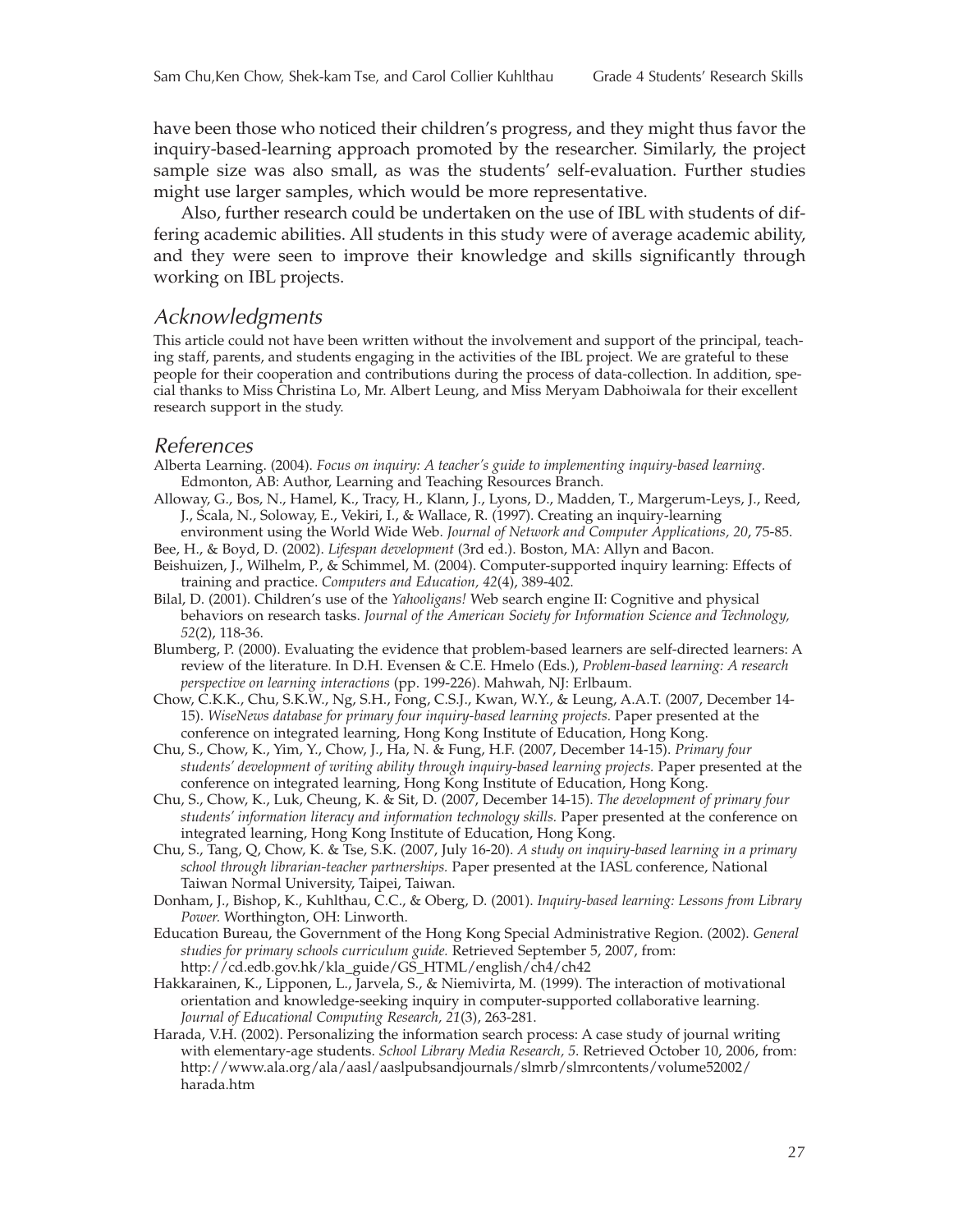Harada, V.H., & Yoshina, J.M. (2004a). *Inquiry learning through librarian-teacher partnerships.* Worthington, OH: Linworth.

Harada, V.H., & Yoshina, J. M. (2004b). Moving from rote to inquiry: Creating learning that counts. *Library Media Connection*, October. pp. 22-24.

Jakes, D.S., Pennington, M.E., Knodle, H.A. (2002). *Using the Internet to promote inquiry-based learning.* Retrieved October 8, 2006, from: http://www.biopoint.com/inquiry/ibr.html

Kuhlthau, C.C. (1994). Students and the information search process: Zones of intervention for librarians. In I. Godden (Ed.), *Advances in librarianship* (pp. 57-72). Academic Press.

Kuhlthau, C.C. (1997). Learning in digital libraries: An information search process approach. In F, Jacobson (Ed.), Children in digital libraries. *Library Trends, 45*(4), 708-724.

Kuhlthau, C.C. (2003). Rethinking libraries for the information age school: Vital roles in inquiry learning. *School Libraries in Canada, 22*(4), 2-5.

Kuhlthau, C.C. (2004). *Seeking meaning: A process approach to library and information services* (2nd ed.). Westport, CT: Libraries Unlimited.

Kuhlthau, C.C., Maniotes, L.K., Caspari, A. K. (2007). *Guided inquiry: Learning in the 21st century.* Portsmouth, NH: Libraries Limited.

McKenzie, J. (1997). The question is the answer. Creating research programs for an age of information. *FNO.ORG, 7*(2). Retrieved October 8, 2006, from: http://www.fno.org/oct97/question.html

Owens, R.F., Hester, J.L., & Teale, W.H. (2002). Where do you want to go today? Inquiry-based learning and technology integration. *Reading Teacher, 55*(7), 616-625.

Piaget, J. (1973). *To understand is to invent.* New York: Grossman.

Wu, H.K., & Hsieh, C.E. (2006). Developing sixth graders' inquiry skills to construct explanations in inquiry-based learning environments. *International Journal of Science Education, 28*(11), 1289-1313.

Vygotsky, L.S. (1987). Development of higher mental functions during the transitional age. In R.W. Rieber (Ed.), *The collected works of L.S. Vygotsky* (pp. 83-150). New York: Plenum Press.

#### *Author Notes*

Samuel Chu is an assistant professor and the Director of the Bachelor of Science in Information Management program in the Faculty of Education, University of Hong Kong. His research interests include Web 2.0 technologies for teaching and learning, inquiry-based learning, information-seeking, digital libraries, and knowledge management. He is also an author of children's storybooks.

Ken Chow is the Principal of the Canossa Primary School, Hong Kong. He has a doctorate in sport psychology from the University of Hong Kong. He has been a teacher, researcher, and teacher development consultant and has spoken at a number of conferences and published in various educational areas such as inquiry-based learning, the use of databases, teacher professional development, and participation in sports.

Tse Shek-kam is a professor and Associate Dean (Facilities/Administration) and Director, Centre for Advancement of Chinese Language Education and Research at the University of Hong Kong. His areas of interest include teaching Chinese language, reading and writing Chinese, and the development of a multimedia computer learning package of the Chinese language. He has several published articles on these topics.

Carol Collier Kuhlthau is a professor emerita of Library and Information Science at Rutgers University, where she directed the graduate program in school librarianship that has been rated number one in the United States. She achieved the rank of Professor II, a rank beyond that of full professor. She also chaired the Department of Library and Information Science and was the founding director of the Center for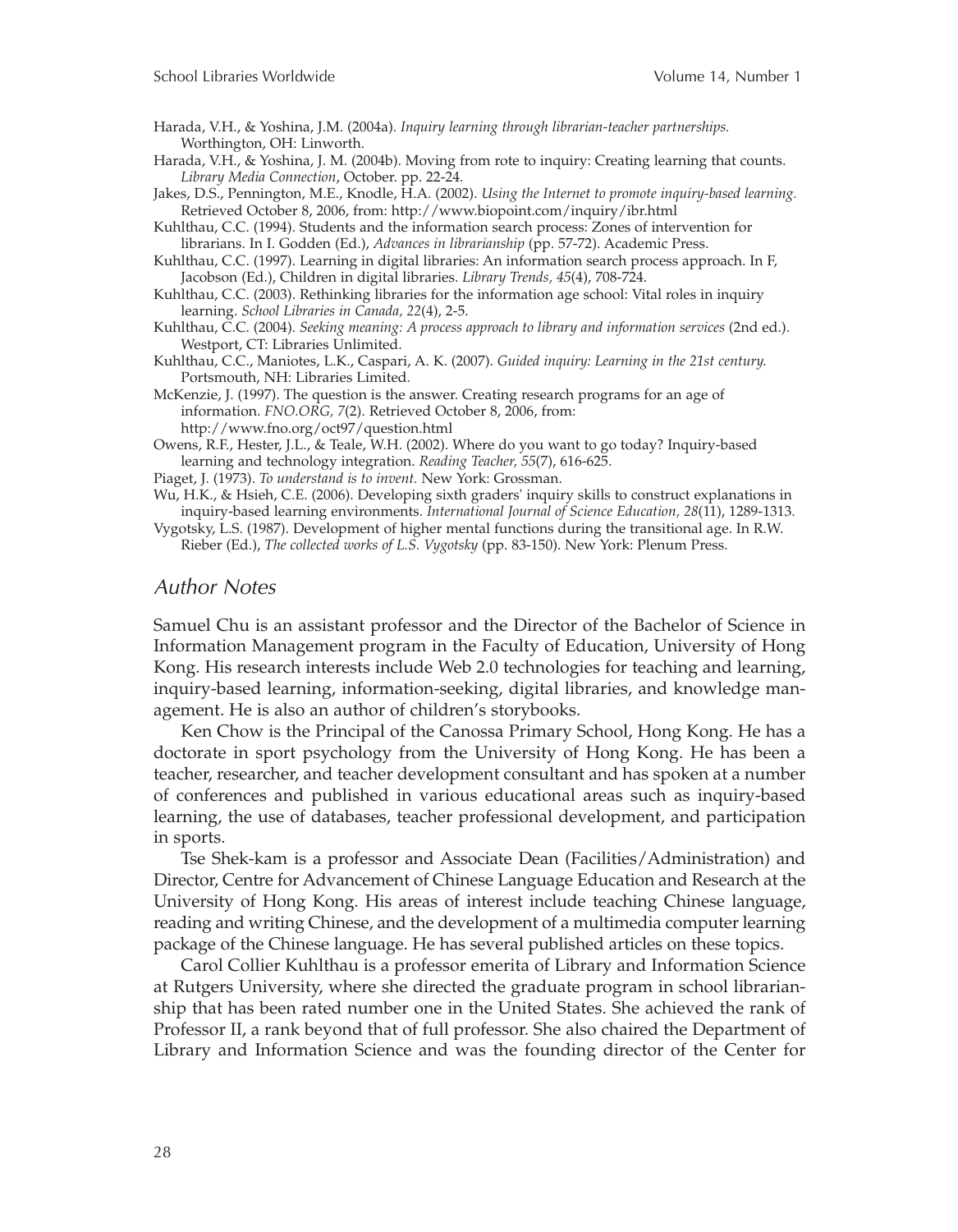International Scholarship in School Libraries. She is internationally known for her groundbreaking research on the information search process in six stages of information-seeking and use. Her latest book *Guided Inquiry: Learning in the 21st Century* is closely related to this article.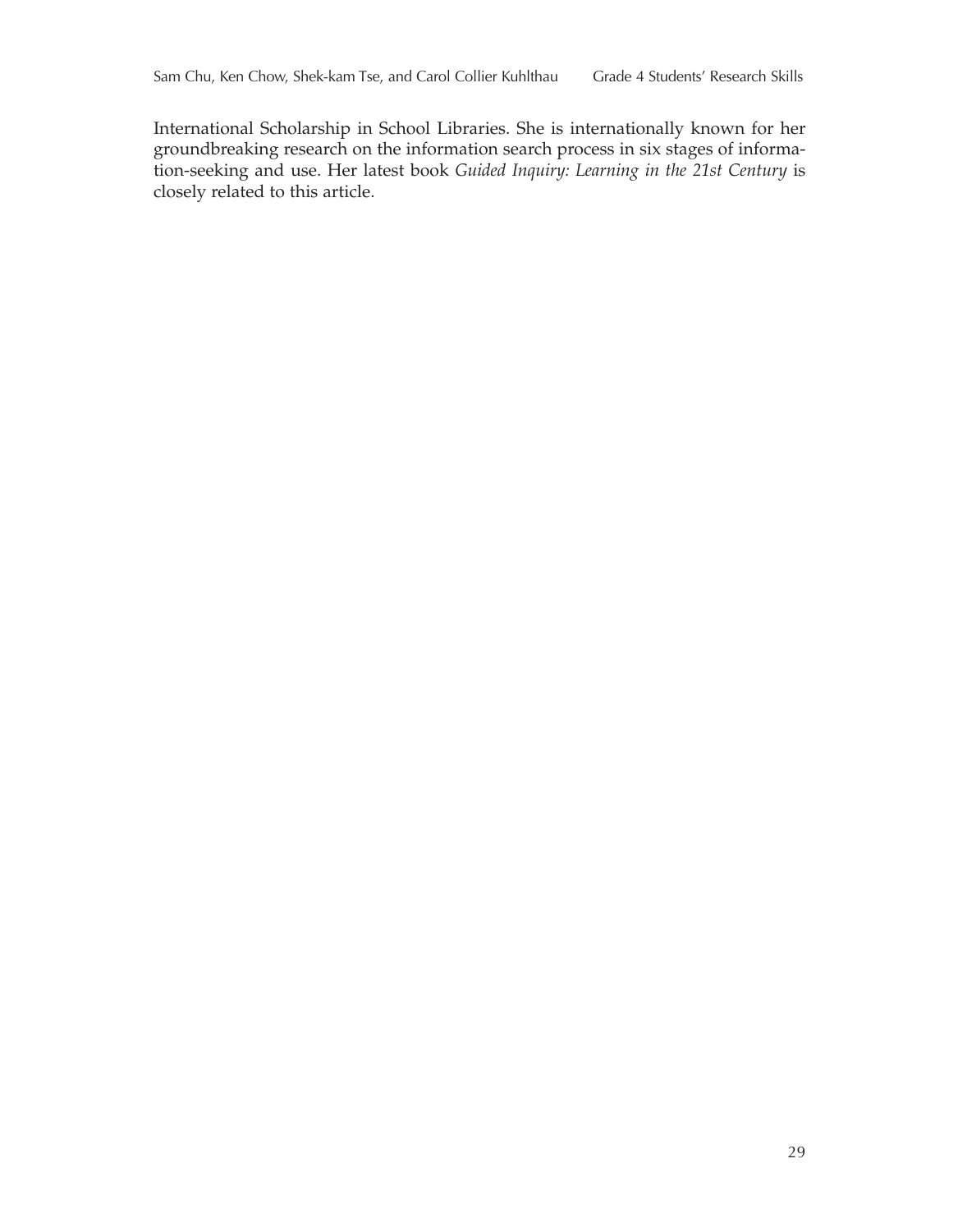## Appendix A Inquiry-Based Learning at Canossa: Questionnaire for All P4 Students

(Some parts of the questionnaire not related to this article are omitted.)

Class: \_\_\_\_\_\_\_\_\_\_\_\_\_\_\_\_\_\_\_\_\_\_\_\_\_\_\_\_\_\_\_\_\_\_\_\_\_\_\_\_\_\_\_\_\_\_\_\_\_\_\_\_\_\_\_\_\_\_\_\_\_\_\_\_\_\_\_\_

Name: \_\_\_\_\_\_\_\_\_\_\_\_\_\_\_\_\_\_\_\_\_\_\_\_\_\_\_\_\_\_\_\_\_\_\_\_\_\_\_\_\_\_\_\_\_\_\_\_\_\_\_\_\_\_\_\_\_\_\_\_\_\_\_\_\_\_\_\_

*Please answer the following questions based on your experiences from Phase I of the project.*

\_\_\_\_\_\_\_\_\_\_\_\_\_\_\_\_\_\_\_\_\_\_\_\_\_\_\_\_\_\_\_\_\_\_\_\_\_\_\_\_\_\_\_\_\_\_\_\_\_\_\_\_\_\_\_\_\_\_\_\_\_\_\_\_\_\_\_\_\_\_\_\_\_\_

- 1. What topic is your group working on for the inquiry learning project?
- 2. Do you enjoy working on the inquiry learning project?

| Not at all |  | Very much so |  |
|------------|--|--------------|--|
|            |  |              |  |

#### 3. How difficult did you find the inquiry learning project?

| Very difficult |  | Very easy |  |
|----------------|--|-----------|--|
|                |  |           |  |

4. How helpful do you find the assignments from General Studies in equipping you to do the inquiry based learning project?

| Not at all |  | Very much so |  |
|------------|--|--------------|--|
|            |  |              |  |

5. Do you find the in-class assignments from Chinese Studies helpful in improving your ability in reading comprehension?

| Not at all |  | Very much so |  |
|------------|--|--------------|--|
|            |  |              |  |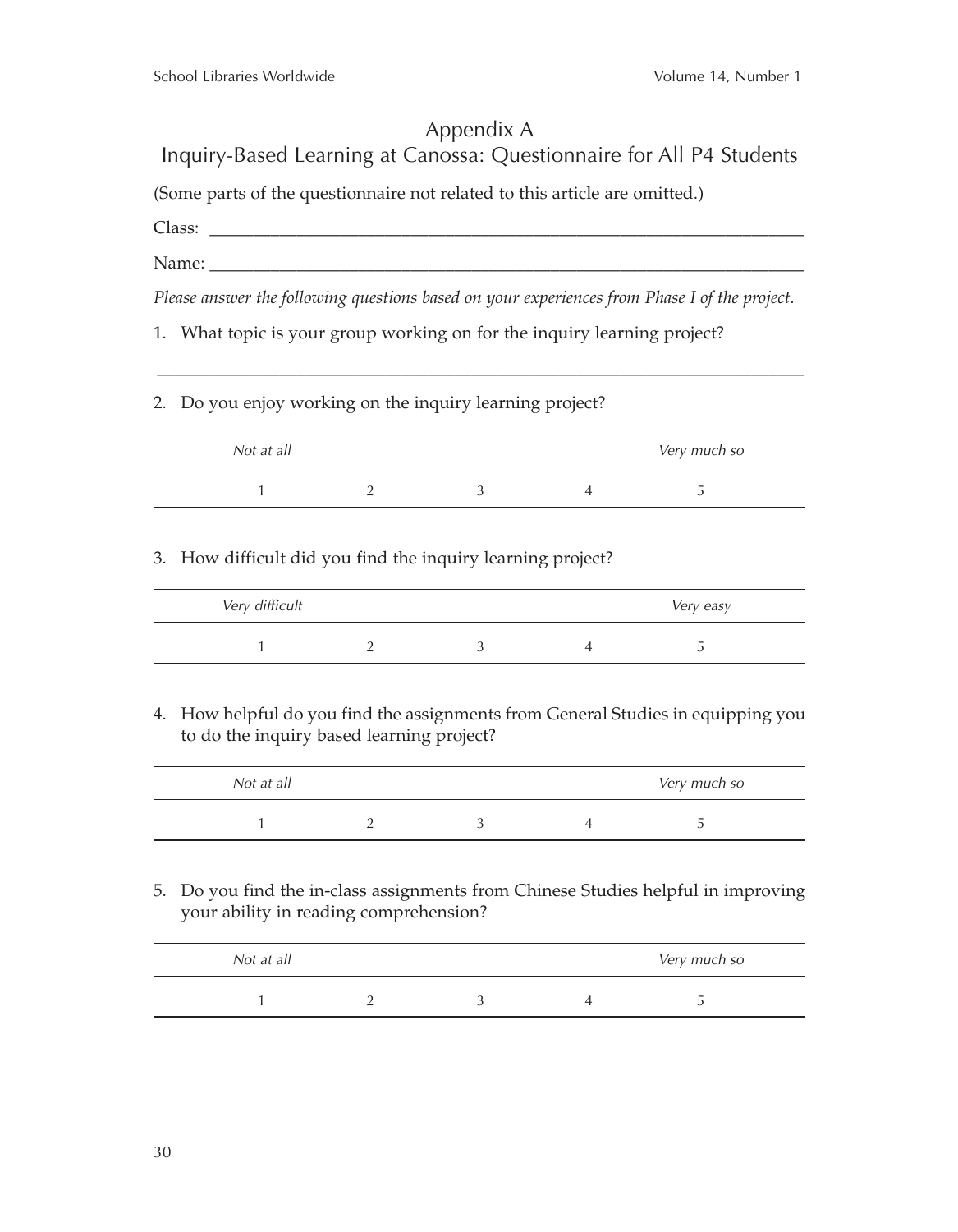6. Do you find the in-class assignments and the weekly research journals from Chinese Studies helpful in improving your writing skills?

| Not at all |  | Very much so |  |
|------------|--|--------------|--|
|            |  |              |  |

7. How helpful do you find the teaching/guidance from the school librarian in equipping you with the information literacy skills needed to find and evaluate relevant sources for your project?

| Not at all |  | Very much so |  |
|------------|--|--------------|--|
|            |  |              |  |

8. How helpful do you find the teaching/guidance from the IT teacher in equipping you with IT skills (keyboarding, the use of *PowerPoint*, etc.) you need for your project?

| Not at all |  | Very much so |
|------------|--|--------------|
|            |  |              |

9. Do you find the overall support from school sufficient in equipping you with the knowledge and skills to tackle the project? (e.g., broad loan from public library and the joint class activities regarding this project)

| Not at all |  | Very much so |
|------------|--|--------------|
|            |  |              |

10. How much help did your parents offer when you were working on your project?

| None |  | A lot |  |
|------|--|-------|--|
|      |  |       |  |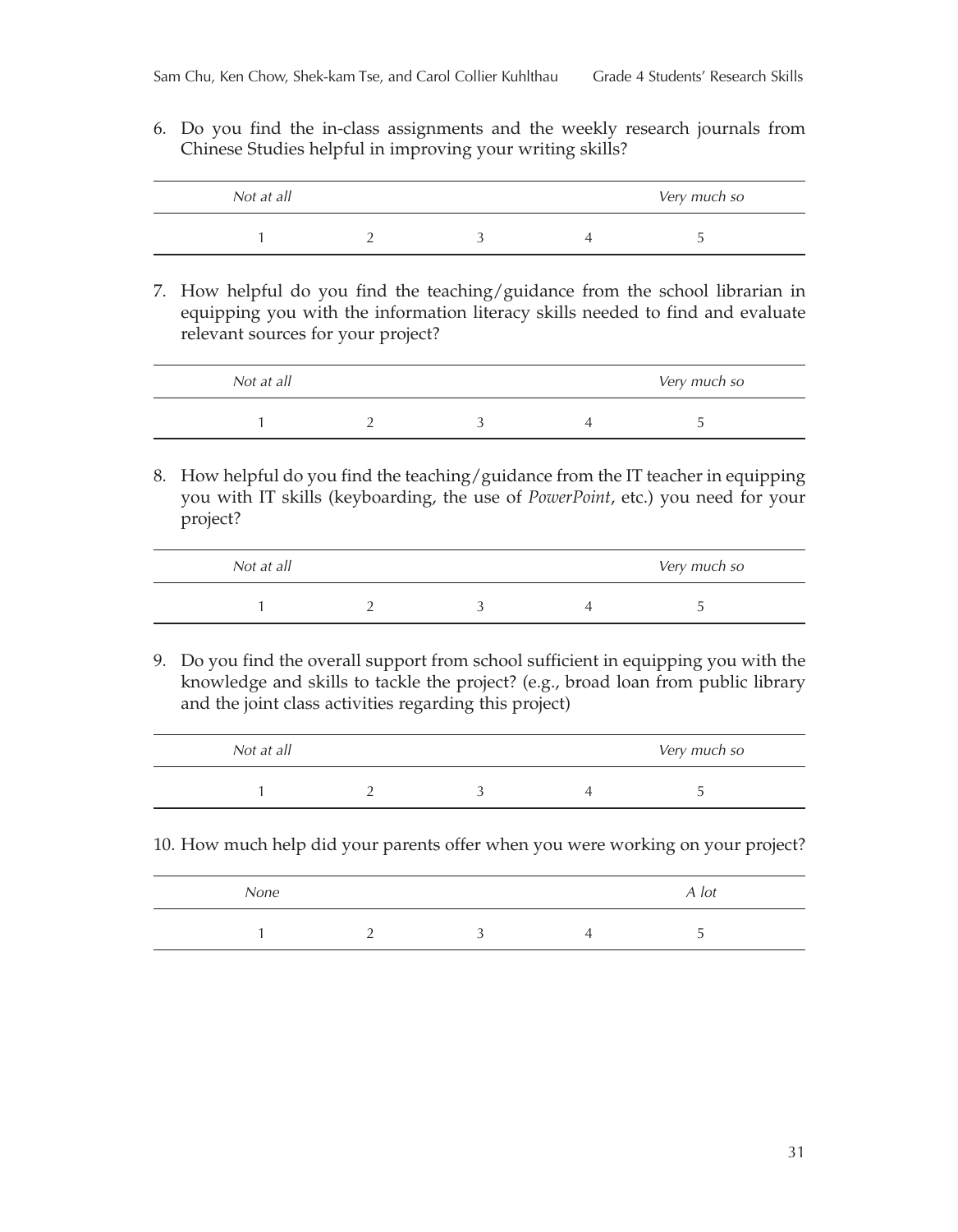| Aspect                                                                                              | None |                |   |                | A lot |
|-----------------------------------------------------------------------------------------------------|------|----------------|---|----------------|-------|
|                                                                                                     | 1    | $\overline{2}$ | 3 | $\overline{A}$ | 5     |
| Ability in finding information<br>(e.g., can find relevant<br>articles/books more easily)           |      |                |   |                |       |
| Interest in reading<br>(e.g., read more<br>books/articles)                                          |      |                |   |                |       |
| Reading ability (e.g., read<br>faster, can identify the<br>main points in articles<br>more quickly) |      |                |   |                |       |
| Writing ability (e.g., can<br>write with a wider base<br>of vocabulary)                             |      |                |   |                |       |
| Computer related skills<br>(e.g., PowerPoint, Chinese<br>word processing)                           |      |                |   |                |       |
| Knowledge about the<br>research topic                                                               |      |                |   |                |       |
| Communication skills<br>with other students                                                         |      |                |   |                |       |
| Presentation skills (Verbal)                                                                        |      |                |   |                |       |
| Research skills<br>(e.g., ability to ask questions)                                                 |      |                |   |                |       |

## 11. Does the project help you improve in the following aspects?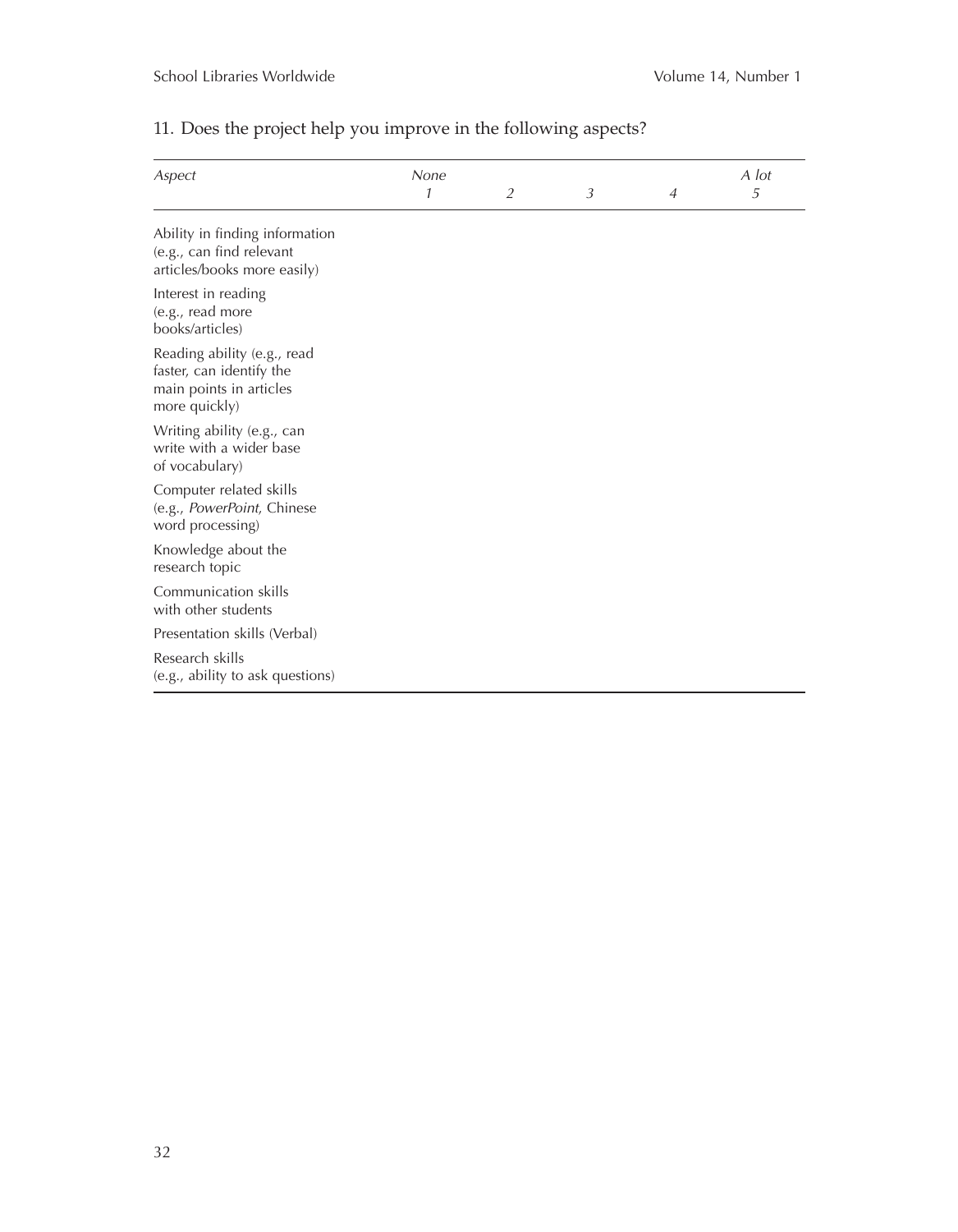## Appendix B Inquiry-Based Learning at Canossa: Questionnaire for Teachers (General Studies)

Class: \_\_\_\_\_\_\_\_\_\_\_\_\_\_\_\_\_\_\_\_\_\_\_\_\_\_\_\_\_\_\_\_\_\_\_\_\_\_\_\_\_\_\_\_\_\_\_\_\_\_\_\_\_\_\_\_\_\_\_\_\_\_\_\_\_\_\_\_

Name: \_\_\_\_\_\_\_\_\_\_\_\_\_\_\_\_\_\_\_\_\_\_\_\_\_\_\_\_\_\_\_\_\_\_\_\_\_\_\_\_\_\_\_\_\_\_\_\_\_\_\_\_\_\_\_\_\_\_\_\_\_\_\_\_\_\_\_\_

*Please answer the following questions based on your experiences from both Phase I and II of the inquiry based learning project.*

1. When compared to the way you teach General Studies before the inquiry based learning project, do you see any change in your role as the General Studies teacher in guiding your students through the projects?

Yes / No

If yes, how has your role been changed?

2. If "yes" for question 1, how essential do you see this change in your role on students' learning in the projects?

| Not essential at all |  | Very essential |
|----------------------|--|----------------|
|                      |  |                |

Please explain?

3. Compared to the P4 students last year, did your students this year perform better in the General Studies group projects?

| Not at all |  | Very much so |
|------------|--|--------------|
|            |  |              |

 $Why?$ 

4. Compared to the P4 students last year, did you assign higher grades for the General Studies group projects?

| Not at all |  | Very much so |  |
|------------|--|--------------|--|
|            |  |              |  |
|            |  |              |  |

Why?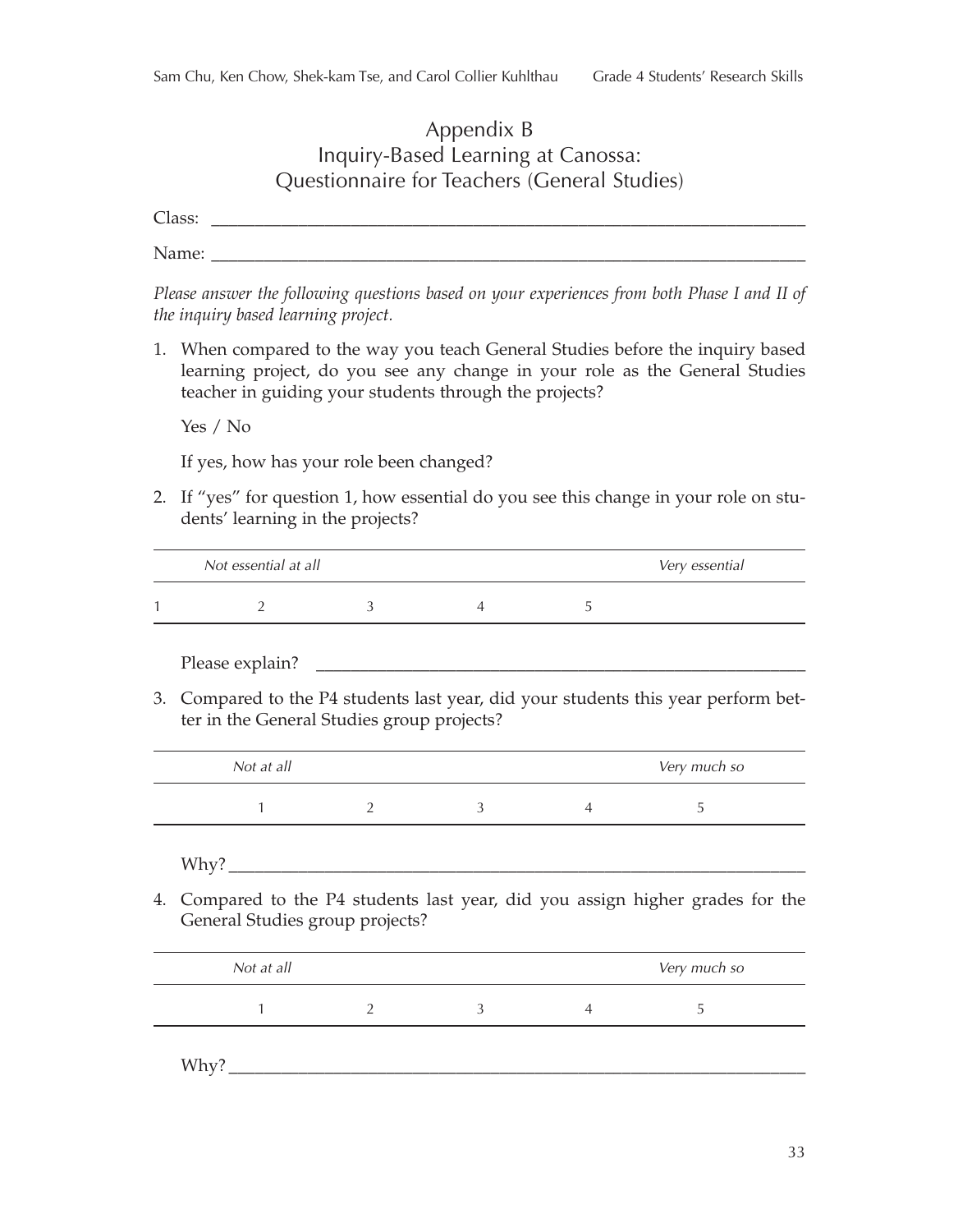The following questions are related to the *in-class exercises* that you assigned for your students to prepare them for the General Studies group projects.

5. What did the students do in the in-class exercises that were related to the General Studies group projects?

\_\_\_\_\_\_\_\_\_\_\_\_\_\_\_\_\_\_\_\_\_\_\_\_\_\_\_\_\_\_\_\_\_\_\_\_\_\_\_\_\_\_\_\_\_\_\_\_\_\_\_\_\_\_\_\_\_\_\_\_\_\_\_\_\_\_\_\_\_\_\_\_\_\_\_\_

\_\_\_\_\_\_\_\_\_\_\_\_\_\_\_\_\_\_\_\_\_\_\_\_\_\_\_\_\_\_\_\_\_\_\_\_\_\_\_\_\_\_\_\_\_\_\_\_\_\_\_\_\_\_\_\_\_\_\_\_\_\_\_\_\_\_\_\_\_\_\_\_\_\_\_\_

\_\_\_\_\_\_\_\_\_\_\_\_\_\_\_\_\_\_\_\_\_\_\_\_\_\_\_\_\_\_\_\_\_\_\_\_\_\_\_\_\_\_\_\_\_\_\_\_\_\_\_\_\_\_\_\_\_\_\_\_\_\_\_\_\_\_\_\_\_\_\_\_\_\_\_\_

6. How well did your students perform in the in-class exercises for the group projects?

| Very poorly |  | Very well |  |
|-------------|--|-----------|--|
|             |  |           |  |

7. How helpful do you find the in-class exercises in equipping your students for the General Studies group projects?

| Not helpful at all |  | Very helpful |
|--------------------|--|--------------|
|                    |  |              |

The following questions are related to the *homework* that you assigned for your students to prepare them for the General Studies group projects.

8. What did the students do in the homework that was related to the General Studies group projects?

\_\_\_\_\_\_\_\_\_\_\_\_\_\_\_\_\_\_\_\_\_\_\_\_\_\_\_\_\_\_\_\_\_\_\_\_\_\_\_\_\_\_\_\_\_\_\_\_\_\_\_\_\_\_\_\_\_\_\_\_\_\_\_\_\_\_\_\_\_\_\_\_\_\_\_\_

\_\_\_\_\_\_\_\_\_\_\_\_\_\_\_\_\_\_\_\_\_\_\_\_\_\_\_\_\_\_\_\_\_\_\_\_\_\_\_\_\_\_\_\_\_\_\_\_\_\_\_\_\_\_\_\_\_\_\_\_\_\_\_\_\_\_\_\_\_\_\_\_\_\_\_\_

\_\_\_\_\_\_\_\_\_\_\_\_\_\_\_\_\_\_\_\_\_\_\_\_\_\_\_\_\_\_\_\_\_\_\_\_\_\_\_\_\_\_\_\_\_\_\_\_\_\_\_\_\_\_\_\_\_\_\_\_\_\_\_\_\_\_\_\_\_\_\_\_\_\_\_\_

9. How well did your students perform in the homework for the group projects?

| Very poorly |  | Very well |
|-------------|--|-----------|
|             |  |           |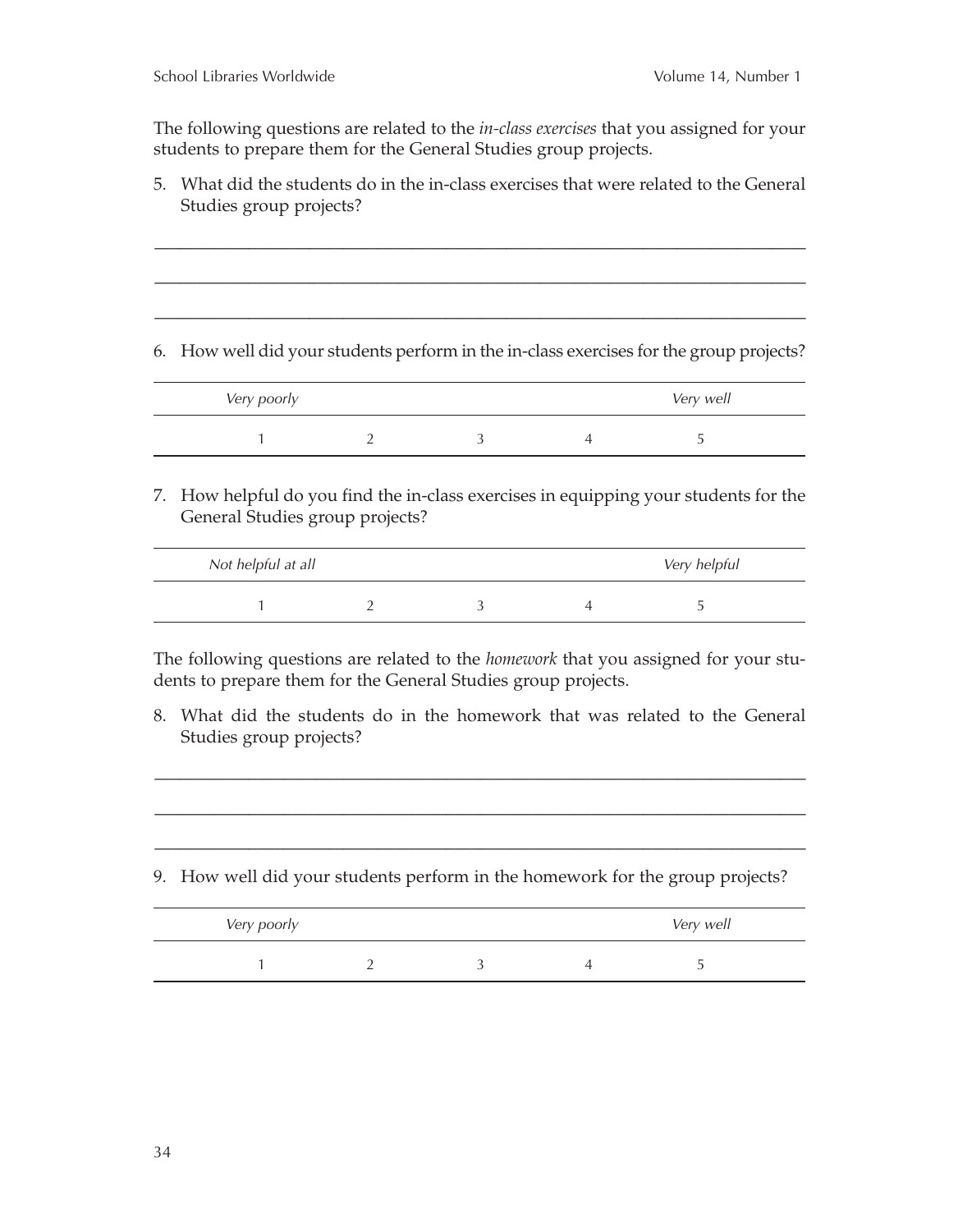10. How helpful do you find the homework in equipping your students for the General Studies group projects?

| Not helpful at all |  | Very helpful |
|--------------------|--|--------------|
|                    |  |              |

The following questions are related to the *research skills development* through the General Studies group projects.

11. Did the General Studies group projects help your students improve their research skill development?

| Not at all |  | Very much so |
|------------|--|--------------|
|            |  |              |

12. Please rate the students' research related knowledge/skill in the following aspects before and after the General Studies group projects.

|                                             |                                 |                | <b>BEFORE</b> the projects |                |                   |                     | AFTER the projects |   |                |                            |
|---------------------------------------------|---------------------------------|----------------|----------------------------|----------------|-------------------|---------------------|--------------------|---|----------------|----------------------------|
| Aspect                                      | Very<br>Little<br>$\mathcal{I}$ | $\overline{2}$ | $\mathfrak{Z}$             | $\overline{A}$ | Very<br>Much<br>5 | Very<br>Little<br>1 | $\overline{2}$     | 3 | $\overline{A}$ | Very<br>Much<br>$\sqrt{5}$ |
| $5W + 1H#$                                  |                                 |                |                            |                |                   |                     |                    |   |                |                            |
| Mind mapping                                |                                 |                |                            |                |                   |                     |                    |   |                |                            |
| KWL* and Research<br>planning               |                                 |                |                            |                |                   |                     |                    |   |                |                            |
| Question formulation<br>(asking)            |                                 |                |                            |                |                   |                     |                    |   |                |                            |
| Topic selection                             |                                 |                |                            |                |                   |                     |                    |   |                |                            |
| Info gathering (no<br>computer is involved) |                                 |                |                            |                |                   |                     |                    |   |                |                            |
| Info searching (via<br>computer)            |                                 |                |                            |                |                   |                     |                    |   |                |                            |
| Information evaluation                      |                                 |                |                            |                |                   |                     |                    |   |                |                            |
| Information analysis                        |                                 |                |                            |                |                   |                     |                    |   |                |                            |
| Info organization                           |                                 |                |                            |                |                   |                     |                    |   |                |                            |
| Presentation                                |                                 |                |                            |                |                   |                     |                    |   |                |                            |
| Written Report                              |                                 |                |                            |                |                   |                     |                    |   |                |                            |

# *5W + 1H: Who? Why? What? Where? When? How?*

*\* KWL: What I KNOW; What I WANT to Know; What I LEARNED*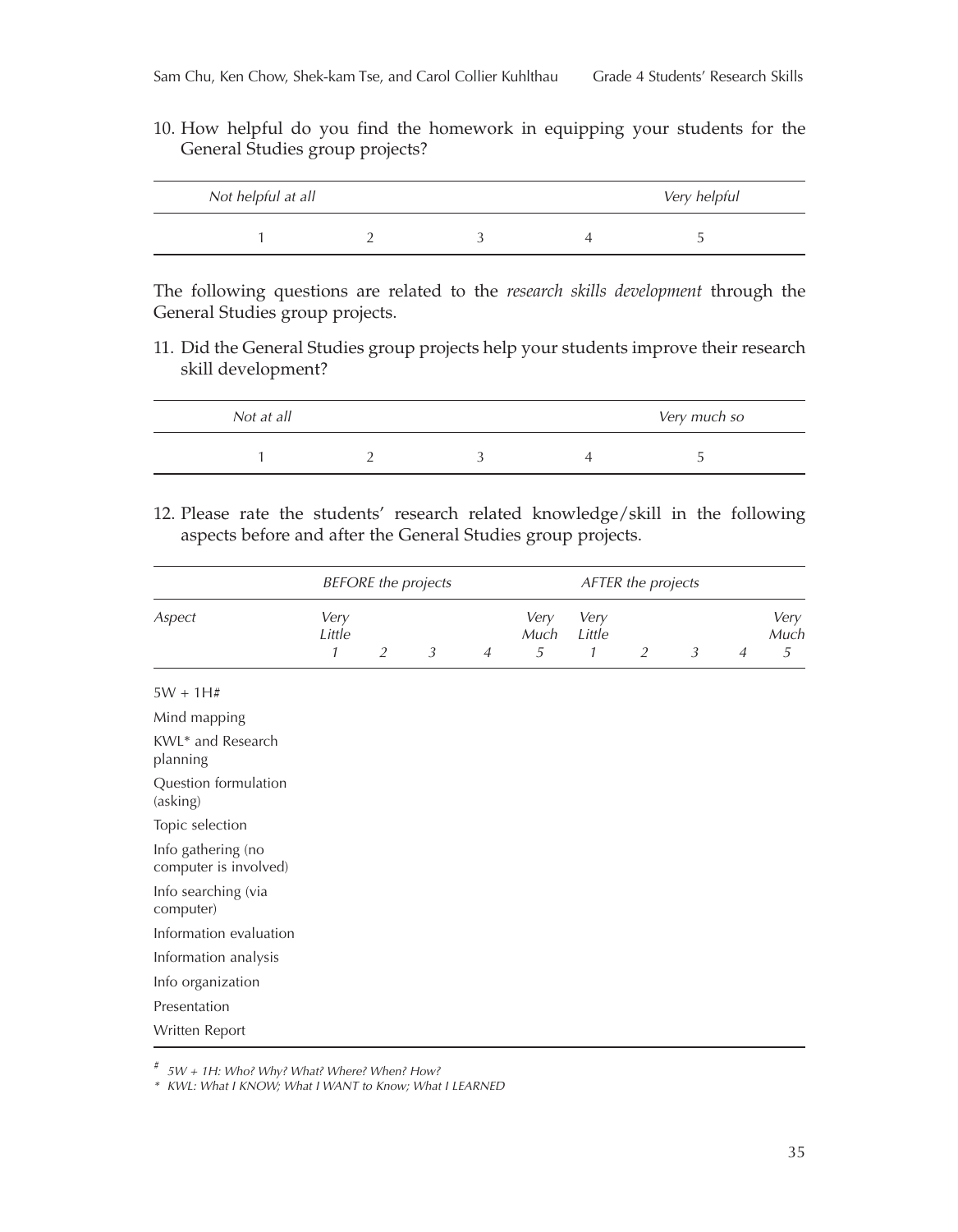# Appendix C

Students' Self- and Peer Evaluation on the Inquiry Learning Group Project

| (A) Students' self evaluation                                                                                                                                                                                                                                       |                                                                               |                                                                                        |                                                                                                           |                     |
|---------------------------------------------------------------------------------------------------------------------------------------------------------------------------------------------------------------------------------------------------------------------|-------------------------------------------------------------------------------|----------------------------------------------------------------------------------------|-----------------------------------------------------------------------------------------------------------|---------------------|
|                                                                                                                                                                                                                                                                     |                                                                               |                                                                                        |                                                                                                           |                     |
| Class:                                                                                                                                                                                                                                                              |                                                                               |                                                                                        |                                                                                                           |                     |
| Through the group project, I can:                                                                                                                                                                                                                                   |                                                                               |                                                                                        |                                                                                                           |                     |
| 1. Actively participate in the group work<br>Actively participate in group discussion<br>2.<br>Obeying instructions to do the project<br>3.<br>Complete the project on time<br>4.<br>Cooperate with my group mates<br>5.<br>6. Communicate well with my group mates | $_{\odot}$<br>$_{\odot}$<br>$\odot$<br>$_{\odot}$<br>$_{\odot}$<br>$_{\odot}$ | $_{\mathord{\odot}}$<br>$_{\mathbb{O}}$<br>$\odot$<br>$\odot$<br>$\odot$<br>$_{\odot}$ | $_{\mathord{\odot}}$<br>$_{\mathord{\odot}}$<br>$_{\odot}$<br>$_{\odot}$<br>$_{\mathbb{O}}$<br>$_{\odot}$ |                     |
|                                                                                                                                                                                                                                                                     |                                                                               |                                                                                        |                                                                                                           |                     |
| (B) Students' peer evaluation                                                                                                                                                                                                                                       |                                                                               |                                                                                        |                                                                                                           |                     |
| Class: ________________Group: _________________Date: ____________________________                                                                                                                                                                                   |                                                                               |                                                                                        |                                                                                                           |                     |
| In Group ______________, I most admire ____________________________, because in<br>this group project, s/he can:                                                                                                                                                    |                                                                               |                                                                                        |                                                                                                           |                     |
| 1. Actively participate in the group work<br>2. Actively participate in group discussion<br>3. Obeying instructions to do the project<br>Complete the project on time<br>4.<br>Cooperate with my group mates<br>5.<br>Communicate well with my group mates<br>6.    | $\odot$<br>$\odot$<br>$\odot$<br>$_{\odot}$<br>$_{\mathord{\odot}}$           | $\odot$<br>$\odot$<br>$\circledcirc$<br>$\odot$<br>$_{\odot}$<br>$_{\odot}$            | $_{\mathbb{O}}$<br>$_{\mathord{\odot}}$<br>$\odot$<br>$_{\odot}$<br>$\odot$<br>$_{\mathord{\odot}}$       |                     |
| Others:<br>7.                                                                                                                                                                                                                                                       |                                                                               |                                                                                        |                                                                                                           |                     |
|                                                                                                                                                                                                                                                                     |                                                                               |                                                                                        |                                                                                                           |                     |
| © Average<br>$_{\mathbb{O}}$<br>Satisfactory<br>$_{\odot}$                                                                                                                                                                                                          | $_{\mathbb{O}}$<br>$_{\mathbb{O}}$                                            |                                                                                        |                                                                                                           | © Very satisfactory |